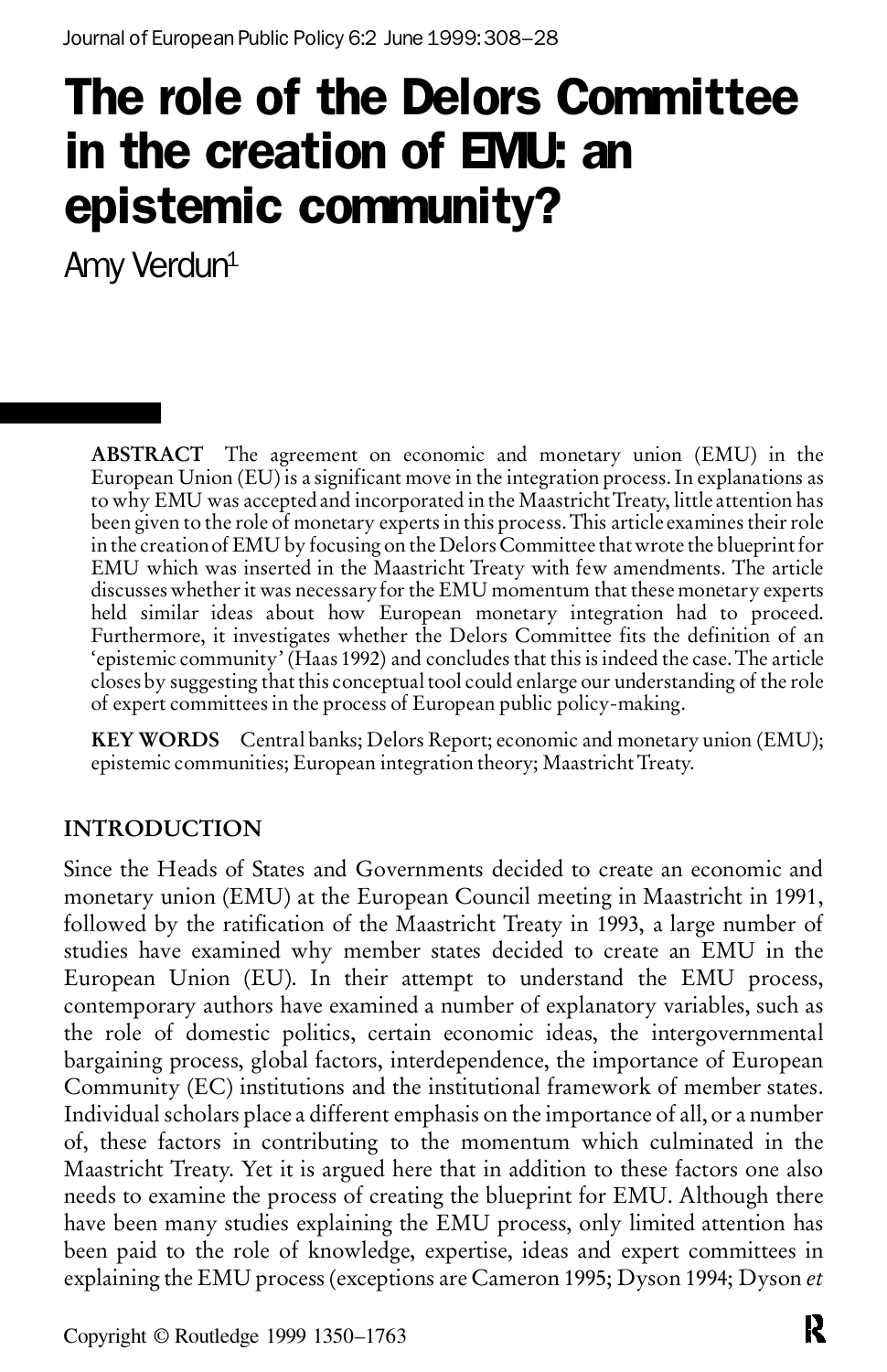*al*. 1995; Marcussen 1997; McNamara 1998). The Delors Report which set out the blueprint for EMU, which was incorporated with only minor changes in the Maastricht Treaty (Artis 1992; Gros and Thygesen 1998), has not been examined carefully. The role of the so-called 'Delors Committee' has not been the subject of scrutiny. This article addresses these issues.

It was not new to the European integration process when member states chose to ask a group of experts to suggest a possible blueprint for increased integration or policy co-operation. In fact, many studies have shown the Community's integration *modus operandi* to be incremental, based on technical expertise and knowledge, and of an apolitical nature. Recently several legal scholars have studied the role of expert committees in the EC decision-making process, also known as 'comitology', and emphasized the extent of the use of committees in the process (Joerges and Neyer 1997; Vos 1997). In part the widespread use of expert committees in EU policy-making results from the fact that the European policy-making arena is quite distinct from the national one. The equivalent of a national government and parliament is virtually absent. As a result some traditional political channels, such as political parties, do not play as significant a role as in the national arena. A truly public debate on European policy-making is lacking as most of the media is nationally oriented, resulting in debates about the EU being held in the national domain. Finally, as has happened to European governments more generally, European governance has gone through a process of restructuring, which has given rise to a regulatory state instead of an interventionist, redistributive state (Majone 1997). This restructuring process has also contributed to the more frequent consultation of expert committees.

Given this specific EC/EU policy environment, the Commission plays a large role in day-to-day policy-making (Nugent 1995). As that institution has only limited staff, it cannot deliver all the specialized expertise required in the policy-making process. Hence, it benefits from listening to and co-operating with expert committees. Likewise, the European Council and the Council of Ministers are also confronted by these institutional restrictions (Hayes-Renshaw and Wallace 1995) and hence also need help from expert committees. This article seeks to explore the role of monetary experts, in particular a specific group of monetary experts, the Delors Committee, in the EMU process. The aim of the article is to apply the epistemic community concept and to examine how it contributes to our understanding of the EMU process. The central question posed here is: Is the fact that EMU was successfully incorporated in the Treaty rooted in consensus among important monetary experts – the Delors Committee – about national monetary policies and thus European monetary policy? In addressing this main question three subquestions are examined: What factors does the literature on EMU attribute to explaining EMU? What was the role of the monetary experts? Does the conceptual tool of 'epistemic communities'(Haas 1992), which examines the role of knowledge among experts, contribute to our understanding of the EMU process?

The structure of the article is as follows. The next section briefly reviews the current explanations of why EMU happened, followed by a discussion of the epistemic communities' approach in the three subsequent sections. The penultimate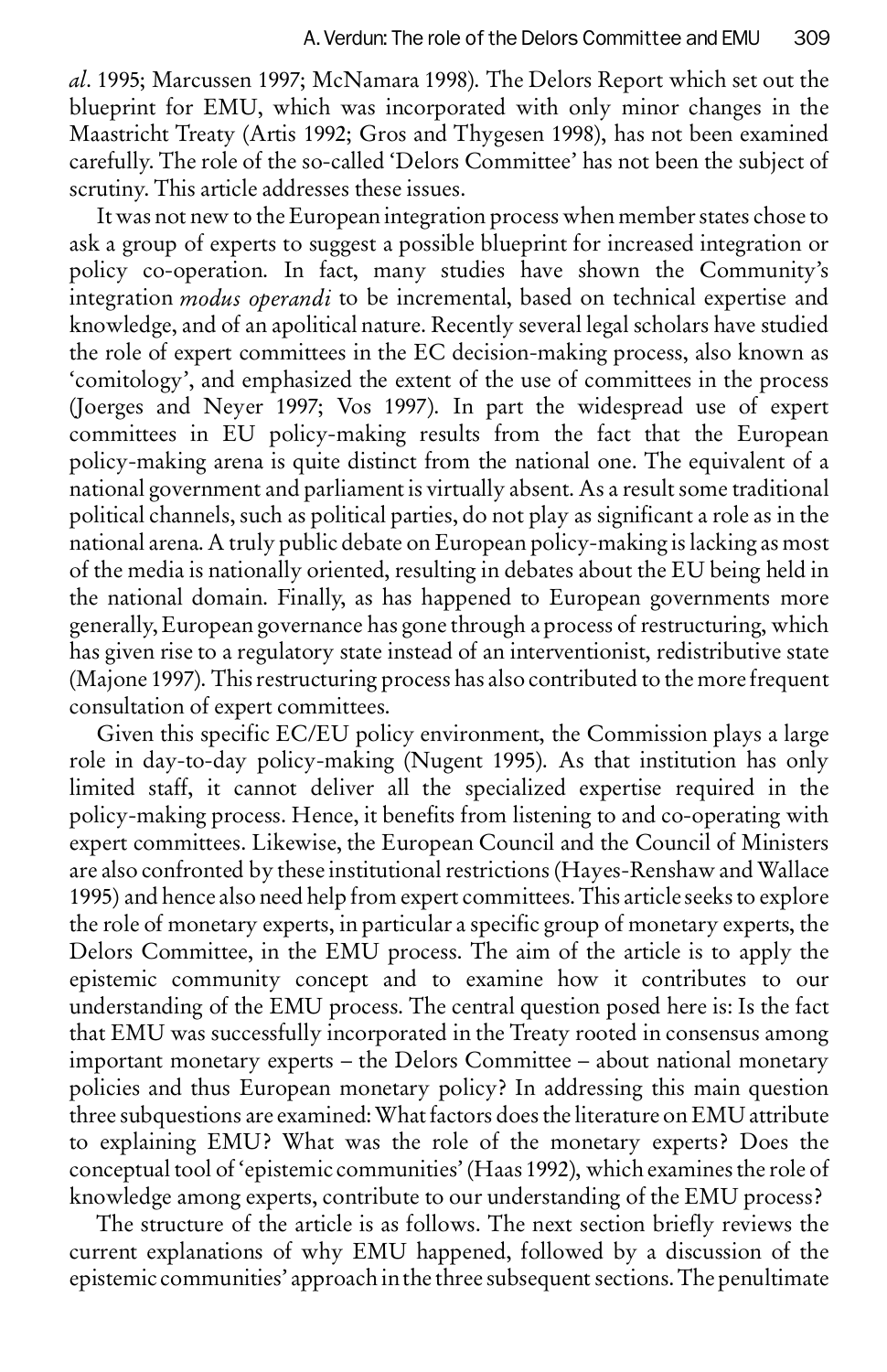section examines whether the Delors Committee could be considered an epistemic community. Some conclusions about the role of experts in creating EMU, and an examination of the utility of the conceptual tool of the 'epistemic community', are provided in the last section.

#### **EXPLAINING EMU**

Puzzled by the acceptance of creating an EMU in the EC, many authors have investigated what caused this progress in European monetary policy-making. Clearly the historical background and changes in the global political economy generated some momentum for further monetary integration. Already in the 1970s a first EMU initiative had been launched which failed owing to unfavourable international circumstances and divergence in economic and monetary policy-making in the member states. However, towards the end of the 1970s and early 1980s it became widely accepted that there was no trade-off between inflation and unemployment. When the European monetary system (EMS) became operational in March 1979 member state policy-makers stood on the eve of a change in the general monetary policy-making regime. During the 1980s monetary policies became geared towards reducing inflation, though not all central banks were equally successful in obtaining this objective. A low inflation objective became the basis of further monetary co-operation in the 1980s, especially after the French government realized that it could not pursue 'socialist policies' in one country. Interestingly, it was the Finance Minister Jacques Delors, who later became the EC President and as such chaired the Delors Committee, who had taken this decision overnight.

Policy convergence in the institutional framework of the EMS also seemed to become apparent in the late 1980s. The EMS had developed quite successfully during the mid-1980s after having gone through a difficult initial period. The Deutschmark became the *de facto* anchor currency, and member state governments started to pursue low inflation policies. Their method was to shadow German monetary policies (see Goodman 1992). Consequently, when in the late 1980s this policy proved effective, the governments of countries participating in the EMS started to view it as a 'political symbol' of successful European integration.

However, these changes alone would not have been enough to create the EMU momentum which was to emerge in the late 1980s. The launching of the internal market programme contributed importantly to the renewed desire for an EMU in Europe (Vaciago 1991). As a result of the four freedoms, free movement of goods, services, persons and capital, the creation of an EMU in the EC was deemed necessary. Moreover, national policy-makers also increasingly realized that European economic interdependence, globalization and the growth of inter national capital markets reduced room for manoeuvre in national policy making. Large companies organized themselves in the Association for the Monetary Union of Europe (AMUE), which aimed at promoting the creation of EMU. Commission President Delors, the French President, François Mitterrand, and the German Chancellor, Helmut Kohl, as well as many other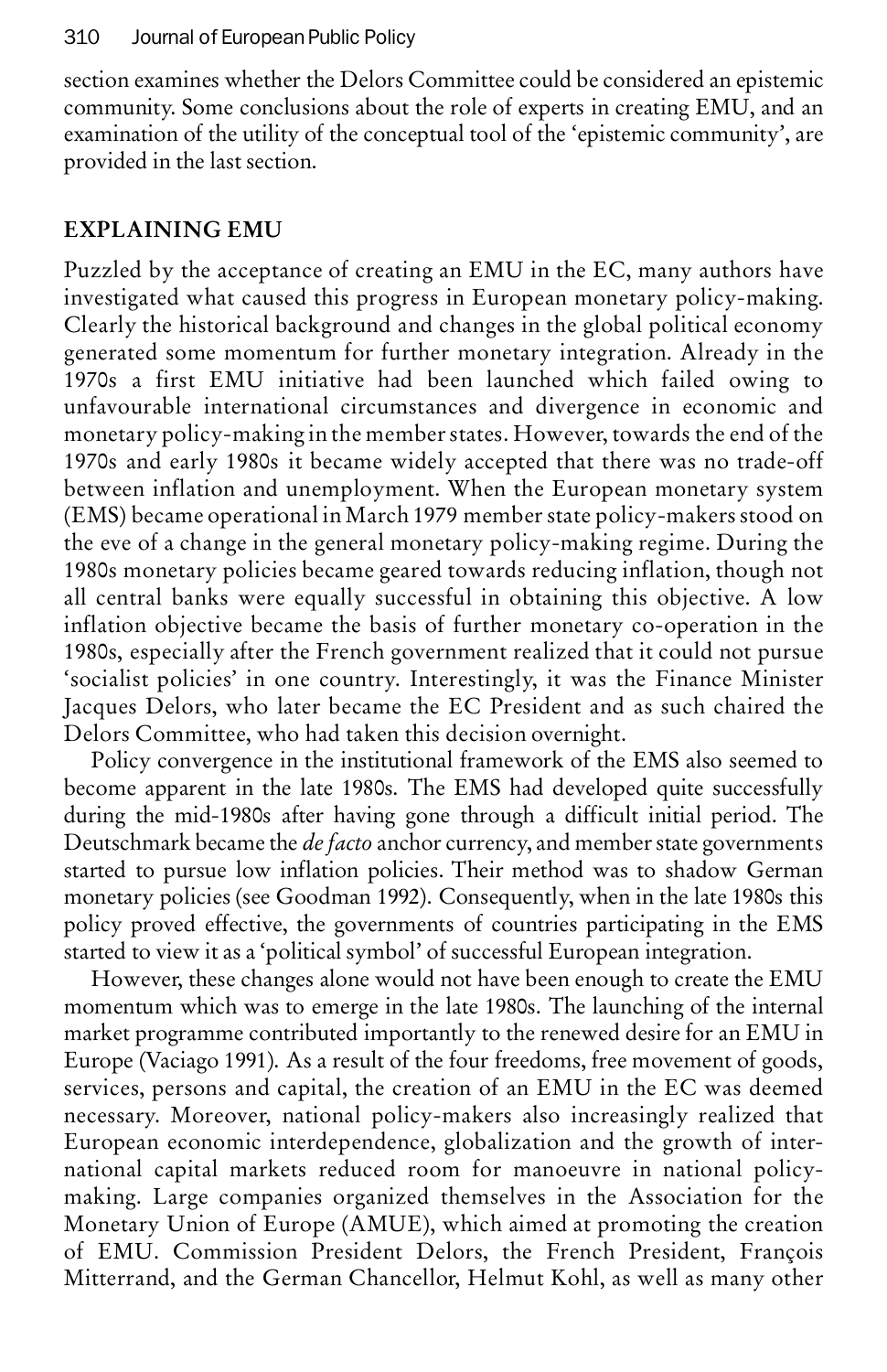political leaders, were very much in favour of EMU (Ross 1995: 79–88; Dinan 1994: 158–63). Jacques Delors thought a 'spill-over' momentum was needed to move the integration process forward. In the Single European Act a clause had already been incorporated stating that the single European market (SEM) would necessitate the creation of EMU. The link between the SEM and EMU was also at the core of an influential paper written by the German Foreign Minister, Hans-Dietrich Genscher, published in February 1988, on the need for a European single currency and an independent European Central Bank (Genscher 1988). The 1988 Hanover European Council entrusted a committee chaired by President Jacques Delors with the 'task of studying and proposing concrete stages leading towards this {economic and monetary} union' (Delors Report 1989: 3).

Notwithstanding these important factors which gave rise to a renewed integration momentum, the creation of EMU still represented a major development in European integration and a substantial departure from formal national sovereignty over monetary policy, and would be likely to affect adjacent policy areas. In the literature on EMU various authors identify one or more of the following factors as having been important in explaining the EMU agreement: the dominance of politics over economics (*inter alia*, Minkkinen and Patomäki 1997; Eichengreen and Frieden 1994), domestic politics (Milner 1995; Jones *et al*. 1998), domestic politics and certain ideas (Marcussen 1997; McNamara 1998; Ungerer 1997), issue linkage (Martin 1993), the role of identity (Engelmann *et al.* 1997), international bargaining (Moravcsik 1998), institutional aspects (Campanella 1995; Kaufmann 1995), German reunification (Garrett 1993), the success of the EMS (Cameron 1997), the optimism surrounding the internal market programme (Sandholtz 1993), financial market integration (Pauly 1992), globalization, or a combination of these factors (*inter alia* Dyson 1994; Sandholtz 1993, 1996; Verdun 1996, forthcoming). Few stress the fact that the Delors Report, drafted mainly by central bankers, strongly resembled the eventual EMU articles in the Maastricht Treaty.

Pioneering work on the first EMU project (Werner Report 1970) which focused on the role of monetary experts was done by Rosenthal (1975). Her conclusion was that the EMU proposals materialized so quickly in the late 1960s and early 1970s because the monetary officials responsible for negotiating the Werner Report knew each other very well and had been working together over a period of many years. The same phenomenon happened in the late 1980s when it was decided to let the Delors Committee fulfil a key role in the policy-making process.

Dyson *et al.* (1995) focus on the central bankers in the process leading up to EMU, and analyse why they were so successful in having the principle of central bank independence taken up in the Treaty. They find that none of the prevailing 'theories' explains central bank behaviour (Dyson *et al.* 1995: 475–9). They point to the need to take into account the 'powerful structural forces' which have shaped central bank performance. Their conclusion is that the crucial factor in explaining the central bankers' influence in the EMU process can be found in the '*structural changes* in the nature and structure of capitalism, notably the relationship between EC states and global financial markets and the phenomenon of inflation' (Dyson *et al.* 1995: 484). Hence these authors identify the institutional arrangements in the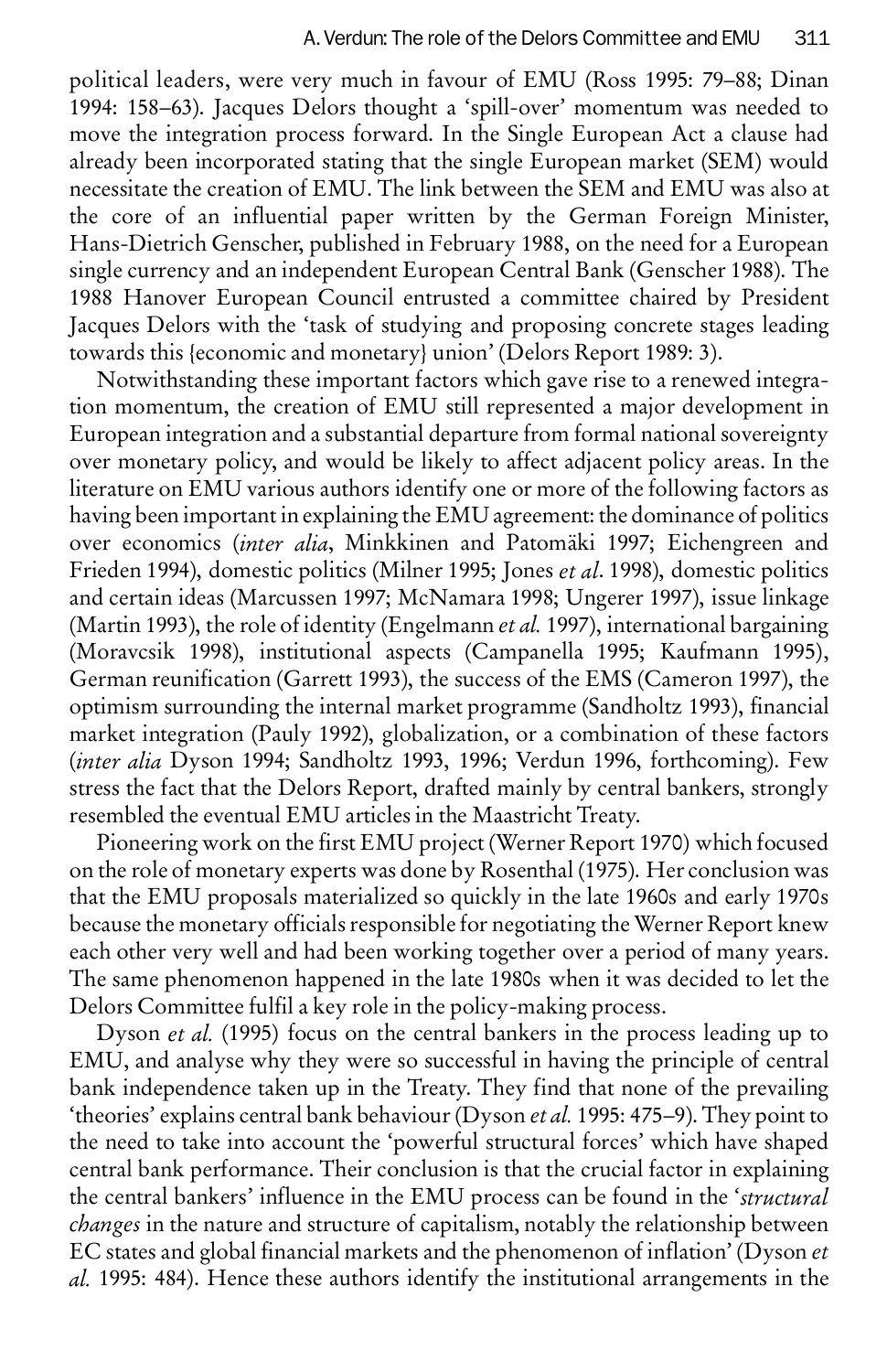EC, the changes in the global economy, including changed perceptions about economic and monetary policy objectives, as the primary factors which determined the EMU process.

Kenneth Dyson (1994) has written the most comprehensive recent study on EMU. His central argument is 'that the EMS and EMU policy process is best understood as composed of a distinct set of interdependent bargaining relations and rules of the game, embedded in a framework of structures that they have a limited, and fluctuating, capacity to influence' (Dyson 1994: x). His book takes a 'two-level game' perspective and looks at the policy actors, the bargaining relations and what he calls 'structural power in the international political economy'. His central thesis is that the EMU process is shaped by the '*will and capacity of the central actors involved*'. Four factors influence this will and capacity. First, the actors have to operate in a 'scene', a 'two-level game'.<sup>2</sup> Moreover, these central actors also hold certain economic beliefs. Third, these actors are confronted with changing structural conditions in the international political economy, and, lastly, their will and capacity to create EMU is heavily influenced by their experience with the European economic and monetary integration process, notably the EMS and EMU (Dyson 1994: 10–17).

With respect to 'structural power', Dyson refers to control over a wide range of factors in the external environment (cf. Strange 1988). These include, *inter alia*, control over the anchor currency, control over supply and demand of capital, control over 'economic fundamentals' and, notably, 'control over the key ideas and beliefs informing the policy process, in particular the "capture" of the EMS policy process by economic ideas of "sound money" and the prevalence of political beliefs about European union' (Dyson 1994: 16). In addition to the national governments, the Commission and the central banks, two technical committees – the Monetary Committee and the Committee of Central Bank Governors – are of great importance, but these committees are not examined against the framework of an epistemic community.

Finally, David Cameron (1995) has examined the role of monetary experts in the process leading to EMU. In his analysis he questions whether the process should be seen as primarily supranational or intergovernmental. His conclusion is that both types of politics were important, but transnational actors played an important role:

{T}ransnational actors and their politics were present and influential *throughout* the development of the EMU initiative, from the first meeting of the Delors Committee in 1988 to the last meetings of the IGC nearly four years later, and in some respects and at some moments, they were *more* influential than *either* governmental or supranational actors.

(Cameron 1995: 73–4, italics in the original)

The transnational actors he refers to are in fact monetary officials who were members of the Monetary Committee or the Committee of Central Bank Governors. Cameron points to the fact that these actors not only represented their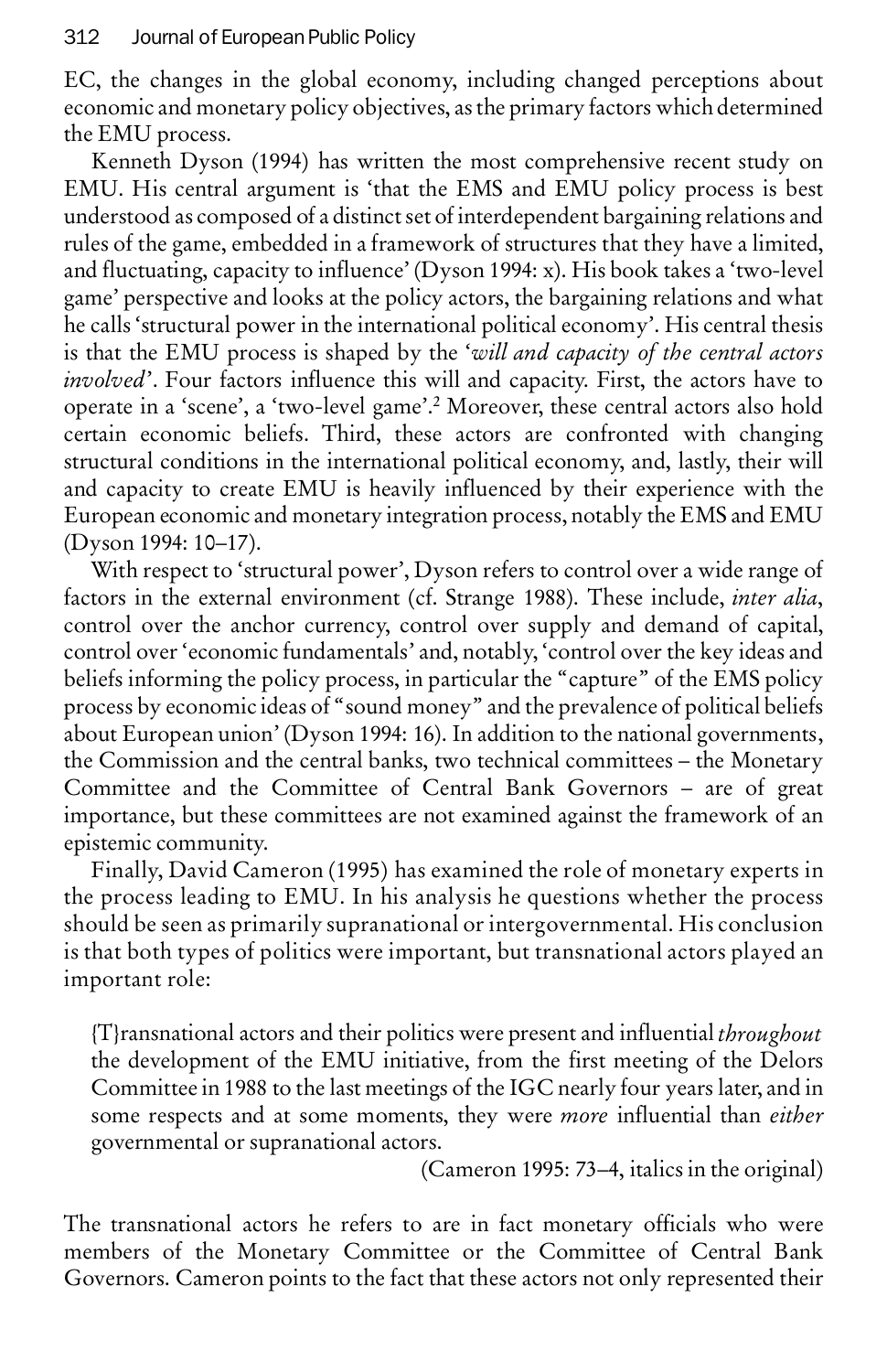national governments but also a transnational community as they developed their own ideas during their frequent exchanges. They met one another regularly as their meetings were highly institutionalized. Cameron's line of thinking reminds us of the work done by Rosenthal (1975) on the Werner Report (1970), in which she draws similar conclusions.

#### **EPISTEMIC COMMUNITIES**

Let us now turn to an examination of the EMU process by using the conceptual tool of the 'epistemic community'. In 1992 a special issue of *International Organization* was dedicated to epistemic communities.<sup>3</sup> Peter Haas defines the concept as follows:

An epistemic community is a network of professionals from a variety of disciplines and backgrounds. They have (1) a shared set of normative and principled beliefs, which provide a value-based rationale for the social action of community members; (2) shared causal beliefs, which are derived from their analysis of practices leading or contributing to a central set of problems in their domain and which then serve as the basis for elucidating the multiple linkages between possible policy actions and desired outcomes; (3) shared notions of validity – that is, intersubjective, internally defined criteria for weighing and validating knowledge in the domain of their expertise; and (4) a common policy enterprise – that is, a set of common practices associated with a set of problems to which their professional competence is directed, presumably out of the con viction that human welfare will be enhanced as a consequence.

(Haas 1992: 3)

In addition to this formal definition additional characteristics are identified:

{M}embers of an epistemic community share intersubjective understandings; have a shared way of knowing; have shared patterns of reasoning; have a policy project drawing on shared causal beliefs, and the use of shared discursive practices; and have a shared commitment to the application and production of knowledge.

(Haas 1992: fn. 5)

An epistemic community can be called upon when national executives aim at achieving international policy co-ordination. Various factors explain their emergence in the policy-making process which Haas labels 'uncertainty', 'interpretation' and 'institutionalization' (Haas 1992: 3). Whether international policy co-ordination succeeds depends heavily on the policies of other countries. Moreover, the policy choices concern consequences which can only be partially anticipated. This gives rise to the desire for information which is not so much based on purely technical knowledge but rather on information which is the product of human interpretation (Haas 1992: 4). Epistemic communities,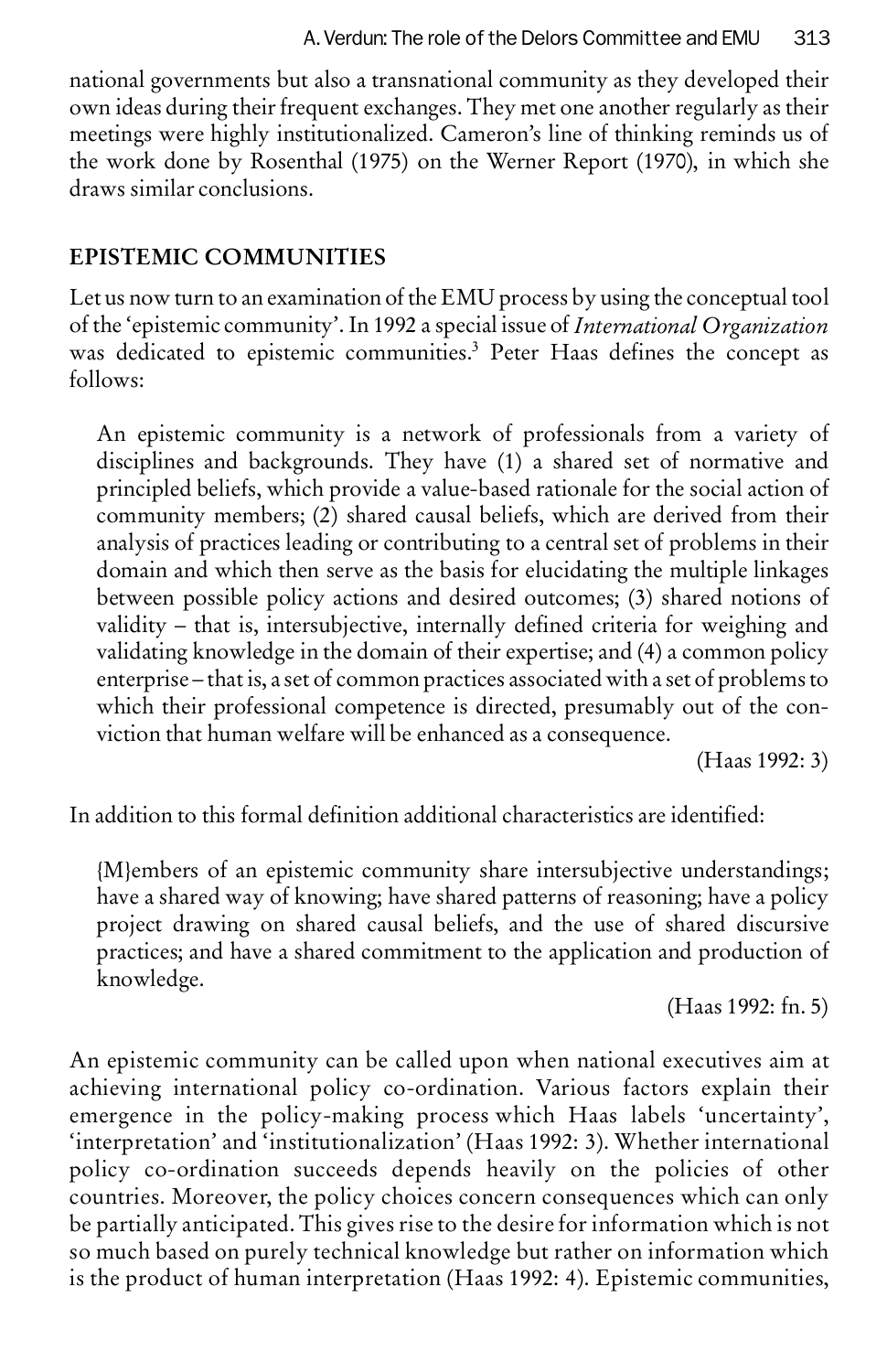either national or transnational, are one possible provider of such information. Because decision-makers seek their advice, which is an *interpretation* of facts, these epistemic communities contribute to the way national policy-makers formulate their interests. The transnational epistemic community, in a sense, is even more influential as its 'causal beliefs' and 'policy preferences' can be displayed to all national policy-makers who seek their advice.

The 'uncertainty' which the decision-makers face is a result of the increasingly complex and technical nature of the issues on the international agenda. These issues include, among other things, monetary and macroeconomic issues (Haas 1992: 12). The 'uncertainty' factor is important as it increases the incentives for the decision-makers to consult epistemic communities, especially when a crisis occurs (see Haas 1992: 14–16).

Who constitutes an epistemic community? Excluded are a broader scientific community, or those working in the same profession and/or discipline, unless they work in accordance with their principled values. The members of the epistemic community can be distinguished from these people as they try to obtain a goal they believe in (Haas 1992: 19). Notwithstanding these observations, members of a particular subgroup of a discipline could well form an epistemic community.<sup>4</sup> In other words, for a knowledge-based group to be included in Haas' definition, it is important that the members share principled normative and causal beliefs. As for the influence of epistemic communities, Adler and Haas conclude that the more influential epistemic communities are in their respective nation-states, the greater the likelihood that the national governments of these nation-states will endorse the epistemic communities' values and practices (Adler and Haas 1992: 371–2).

How do epistemic communities *exert influence*? Adler and Haas identify four mechanisms. First, by *policy innovation* they frame the issue, i.e. decide the nature of the issue, the policy objectives, and at what level (in which forum) the issue should be solved. These initial choices set the stage for defining national interests. Second, by *policy diffusion*, which refers to the mechanism with which members of epistemic communities communicate using transnational links to make their views known. The acceptance of their ideas by others across the globe, in turn, can be used to put pressure on national governments. Third, *policy selection* can take place. In this case, decision-makers seek support from a *selected* epistemic community which they know will support their policies. This approach enables the decision-makers to legitimize their policy choices by referring to the community of experts who approve of their policy choices. Fourth, *policy persistence*, the continuation of consensus of ideas, beliefs and goals over time among the members of the epistemic communities, contributes to their credibility, and hence their authority, and thus it also determines how long an epistemic community remains influential. Finally, by *policy evolution as learning*. Epistemic communities can contribute decisively to the process of learning, which is important as the final understanding of a policy issue determines the policy outcome (Adler and Haas 1992: 375–87).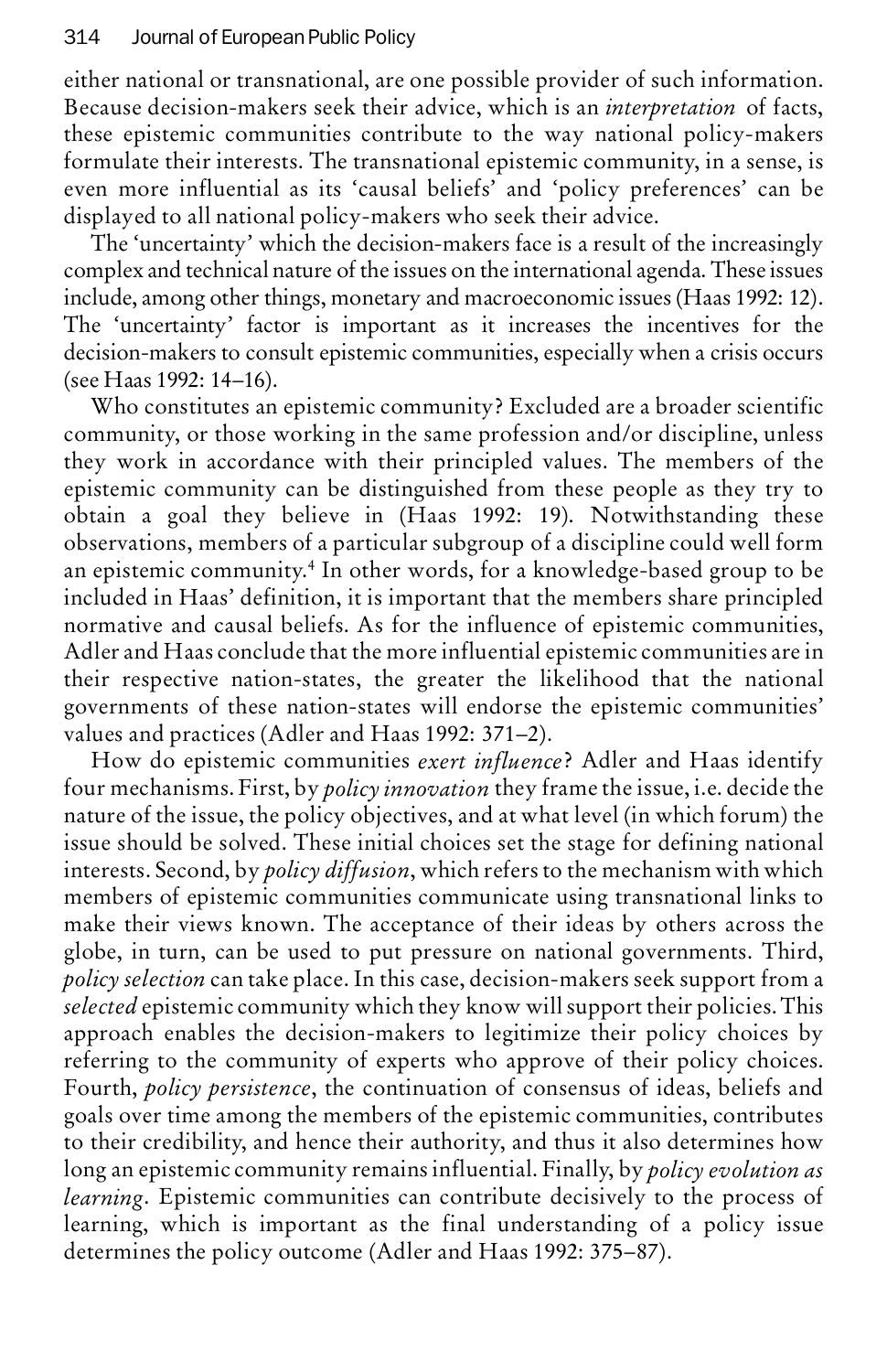### **EPISTEMIC COMMUNITIES' APPROACH TO EC POLICY-MAKING**

As mentioned above, the EC policy-making process is a healthy breeding ground for the role of expert committees. The epistemic communities' approach has been used before, though not frequently, to analyse the EC policy-making process (*inter alia* Radaelli 1995, 1996, 1997; Richardson 1996; Dudley and Richardson 1996; Wright 1997; Zito 1995, 1998) and international co-operation more generally (*inter alia* Haas 1997; Risse-Kappen 1994). These studies point to the creation of a common policy enterprise on the basis of a group of individuals with shared causal beliefs. The advantage of using such an approach is that it offers an insight into the process of policy formulation in the period before the final decision-taking process. The epistemic communities' approach is also more clearly defined than a rival or complementary theoretical tool of policy networks (Börzel 1997). Yet the disadvantage of applying Haas' definition of epistemic communities is that it is so rigid that it is difficult to find a community of experts who sufficiently fulfil Haas' conditions (Wright 1997: 41). Radaelli has warned against an 'anthropomorphic' view of knowledge produced by the experts who form an epistemic community (Radaelli 1997: 169). He argues that knowledge 'has less to do with specific actors than with the structure in which actors act' (Radaelli 1997: 169). Some authors have suggested using an 'advocacy coalitions approach' (Sabatier 1988, 1998; Sabatier and Jenkins-Smith 1993). This approach also focuses on the role of experts in the policy-making process. Sabatier argues that what binds an advocacy coalition is the core of shared beliefs which need to be stable over time (at least a decade). Hence they share a common belief system.<sup>5</sup> The advocacy coalition approach is most appropriate in explaining the outcome of the policy process when there are two or more rival advocacy coalitions.<sup>6</sup> Thus, it is not appropriate for our study of the Delors Committee, as there were no clear rival advocacy coalitions. Let us turn to an earlier case study of central bankers' convergence of policies in the industrial states during the debt crisis of the early 1980s which used an epistemic communities' approach.

### **CENTRAL BANKERS – AN EPISTEMIC COMMUNITY?**

Ethan Kapstein (1992) tries to understand why policies converged and finds the answer in the power capabilities and shared political purpose of Britain and the United States. Central bankers, who played a key role in enhancing multilateral co operation in banking regulation, he concludes, did not fit the definition of an epistemic community as used in the special issue of *International Organization*:

The central bankers involved in this case were a group of bureaucrats who were attempting to serve *several conflicting public and private sector interests* in an effort *to maintain if not enhance their positional power in their domestic political structures*. Unlike the policy projects of the environmentalists . . . the policy project of the central bankers . . . was not solely the product of rigorous scientific investigation. It also reflected a political decision. . . . The decision to pursue the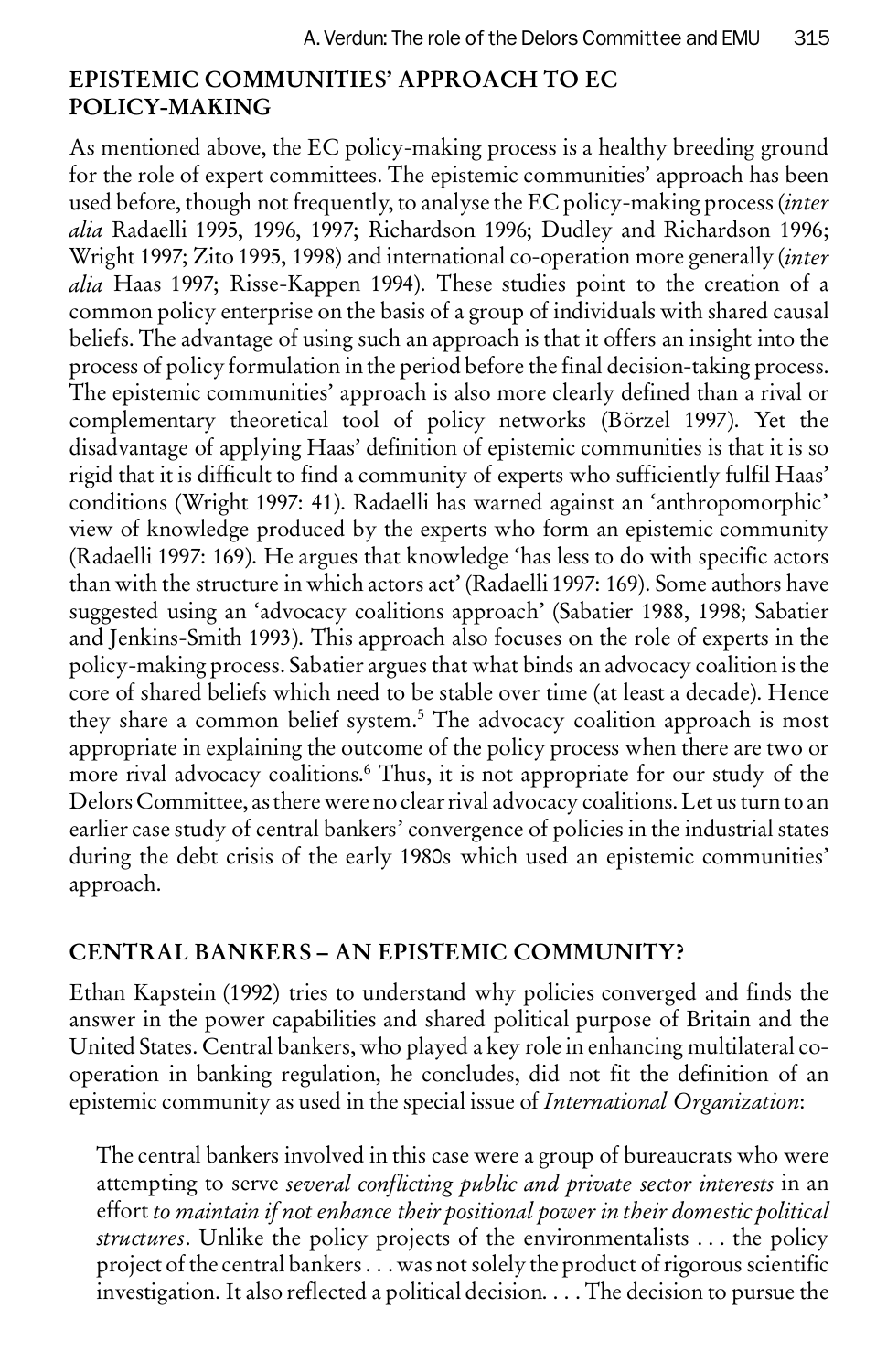idea of a single capital adequacy standard was not so much the product of collective technical knowledge as it was the reflection of what the British and American central bankers considered to be the 'art of the possible' given the international and domestic politics in which the debt crisis was embedded. . . . {T}here was little in the literature of regulatory theory to suggest that this was the 'best' method for strengthening the international payment system.

(Kapstein 1992: 266–7)

Kapstein's conclusion that central bankers cannot be considered as an epistemic community with regard to the debt issue is partially convincing. In this case they were serving conflicting interests. It can be questioned, however, whether Kapstein's other arguments could be interpreted differently. Indeed, Adler and Haas stress that decision-makers may seek advice from the epistemic community which is willing to support their policy choices. In this scenario other epistemic communities would exist which would disagree with these policy choices. Thus, for a central banking community to be an epistemic community, there is no need for regulatory theory to suggest only one 'best' method. Moreover, the notion of the epistemic community requires the members to have a commitment to a political goal, and to interpret their knowledge in such a way that it supports their goal. In fact, as indicated above, a purely scientific community is not an epistemic community if it does not interpret facts, and/or does not aim for a common cause.

Kapstein's analysis shows convincingly, however, that the community of central bankers was divided over their final goal during most of the 1980s, and it was only at a later stage that an accord was reached. This implies that during this period one cannot interpret that the central bankers constituted an epistemic community. Should they, however, have been considered as an epistemic community, once they *did* agree on a political goal? Kapstein discards this possibility because his analysis of the final agreement suggests that it was a product of 'state power and collective purpose'(Kapstein 1992: 286). Britain and the United States were the leading forces, and Kapstein strongly doubts whether an agreement would have been reached without their leadership. It is not clear whether 'leadership' within an epistemic community has been allowed for; Haas' definition of the epistemic community does not mention anything about whether hierarchies may or may not exist within an epistemic community. However, it is hardly imaginable that an epistemic community would exist consisting of completely equal individuals, or that it would not allow for the concept of 'leadership'. Ergo, Haas' definition should be clarified on this point. It would be useful to accept that within an epistemic community leadership could exist. Perhaps a certain hierarchy of its members could exist, which could give rise to some members having more, and others less, influence within the epistemic community.

Does Kapstein's case study of the debt crisis in the 1980s exclude the possibility that central bankers in the EC with regard to monetary policies would still *not* constitute an epistemic community? Kapstein has already pre-empted the question by setting out in his article the conditions under which he would consider the central banking community an epistemic community. He identifies the need for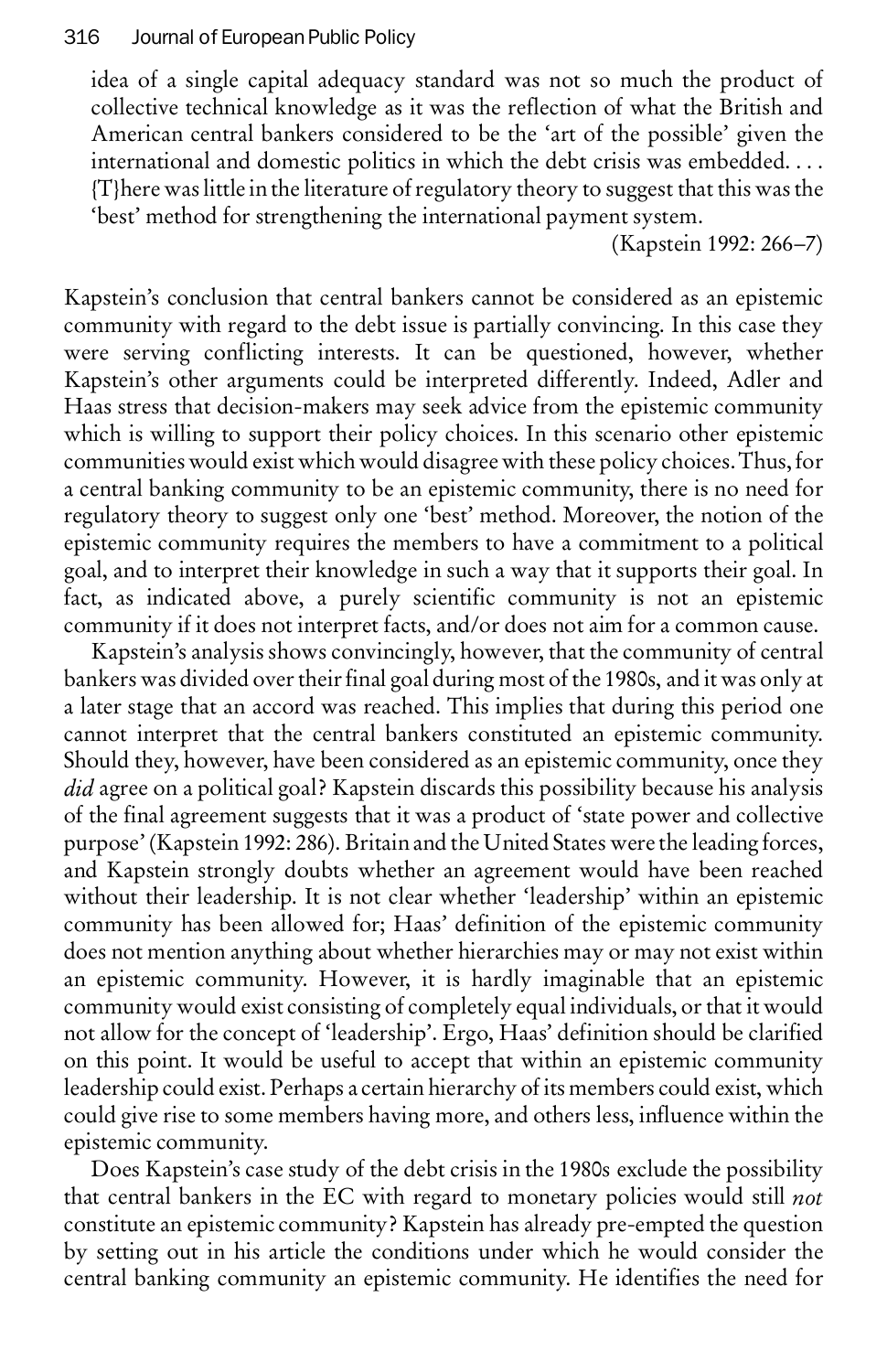three conditions: first, substantially more consensus on theoretical and empirical knowledge of international banking would have to emerge. Second, regulatory policies would have to be based on this consensual knowledge rather than national political ideologies. Third, 'a supranational regulatory agency would probably be needed to insulate bank supervisors from domestic political pressures' (Kapstein 1992: 268).

To apply Kapstein's conditions to our case of monetary policy we only need to make minor changes to the wording of the conditions. Where Kapstein refers to 'international banking' we will insert 'monetary policy'. Let us now examine whether these conditions are met. First, as regards theoretical and empirical knowledge of monetary policy, it appears that central bankers indeed held common views on the aims of monetary policy, namely to reach price stability. The second condition reads that 'regulatory policies' would have to be based on this consensus. Again, this condition seems to have been fulfilled. The central bankers and monetary experts who drafted the Delors Report all agreed that monetary policies should be moved away from political influence. In EMU monetary authorities were not to be influenced by any political actor. To guarantee this independence monetary policies would be transferred to an independent European System of Central Banks (ESCB), which was to be kept free of political influence. This brings us to Kapstein's third condition, i.e. the need for a 'supranational regulatory agency' which was indeed put in place to protect the central bankers from 'domestic political pressures'. The politically independent ESCB fits the requirement perfectly.

#### **THE DELORS COMMITTEE – AN EPISTEMIC COMMUNITY?**

The above discussion suggests that central bankers may constitute an epistemic community if they meet regularly in a(n) (inter)national forum or in an institution. Let us now turn to the Delors Committee, whose task it was to study and propose concrete stages leading to the creation of EMU, and recall its composition.

The members of the Delors Committee were selected by the European Council during the Hanover Summit in June 1988. Before this decision was taken, suggestions had been made about the composition and mandate of the committee. The German Foreign Minister, Genscher, had suggested a committee of independent experts (Genscher 1988). The central banks wanted to be represented in this committee. However, Delors was against the idea of having the Monetary Committee or the Committee of Central Bank Governors draft a proposal. The final decision was taken at the EC Summit in Hanover.<sup>7</sup> The European Council decided that the Committee chaired by President Delors would consist of the twelve central bank Presidents or Governors, 'one other member of the Commission' – Frans Andriessen, DG I – and 'three personalities designated by common agreement by the Heads of State or Government ...: Alexandre Lamfalussy, then the General Manager of the Bank for International Settlements (BIS),<sup>8</sup> Niels Thygesen, a professor of economics,<sup>9</sup> and Miguel Boyer, president of Banco Exterior de Espa a' (Conclusions of the European Council in Hanover,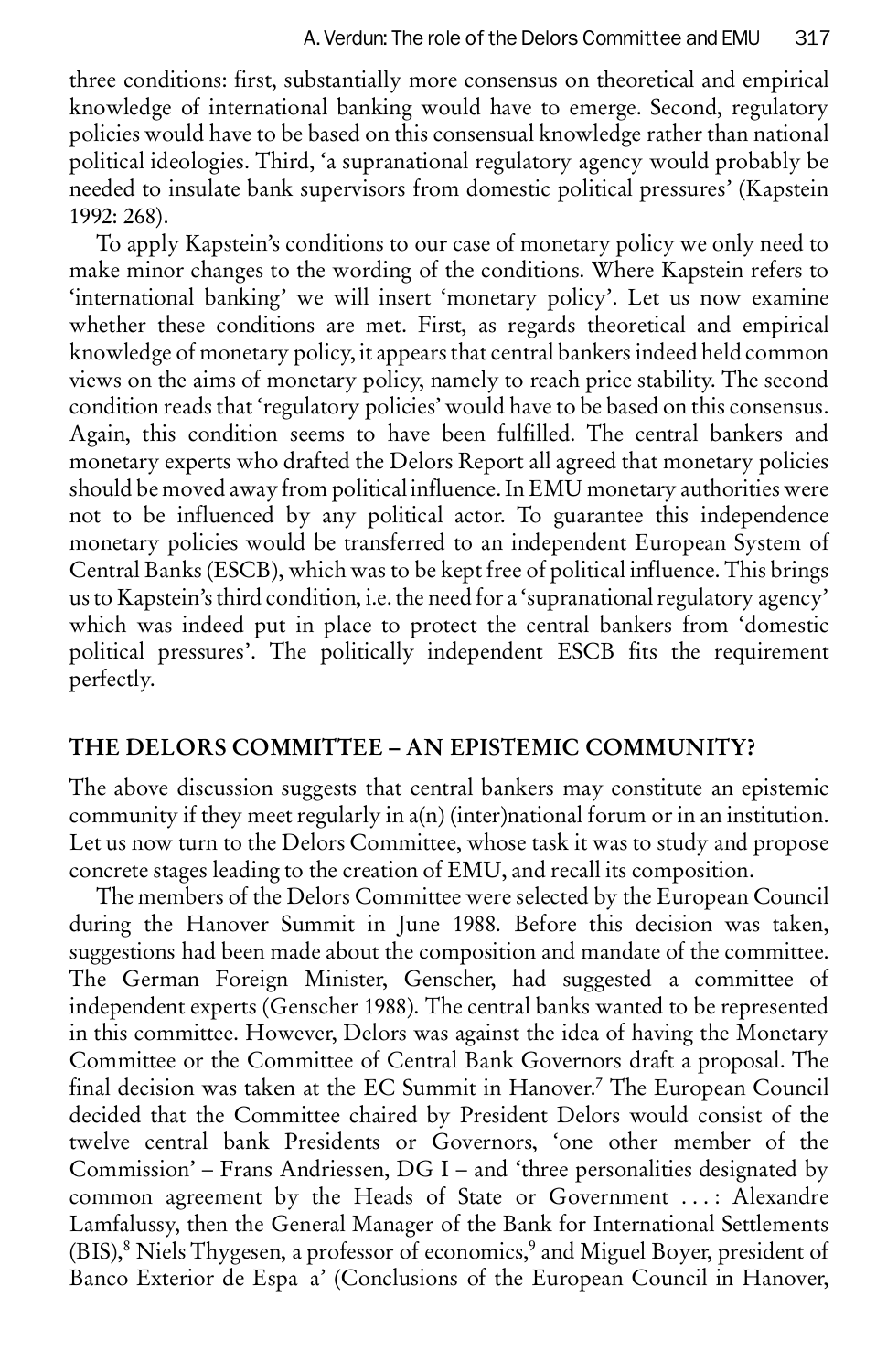27–28 June 1988). In early July 1988 Delors announced that he had selected Tommaso Padoa-Schioppa as the committee's rapporteur. Padoa-Schioppa had been rapporteur of an earlier Commission report (Padoa-Schioppa 1987), was a former Head of DG II, and had worked for the Banca d'Italia. Following pressure from Chancellor Helmut Kohl and Bundesbank president Pöhl, who were concerned that 'German' interests would not be adequately represented, Delors appointed a second rapporteur, Gunter Baer – a German official working at the BIS.

President Delors himself was from the very outset much involved with the committee and its task. In the summer he sent round a list of questions for discussion in the first meeting in September. This list included questions about whether a common parallel or a single currency was necessary; whether a European Fund or a European Central Bank would need to be created and, if the latter was preferred, what its statutes would be; what transition stages would look like; the connection between 'economic' and 'monetary' union; the necessary macroeconomic conditions to enable successful EMU, and, finally, what institutional changes would be required to create EMU (*Agence Europe* 12–13 September 1988, No. 4850: 5).

By setting the agenda in this way, Jacques Delors ignored the objections voiced earlier by the British Prime Minister, Margaret Thatcher. She explicitly opposed any institutional change. But the members of the committee did not share Thatcher's concern, not even the Bank of England Governor, Robin Leigh-Pemberton, as they were setting out a 'possible blueprint' for EMU. During the course of the committee meetings it became clear that the committee members were interested in creating a feasible blueprint, but that they would leave the political decision to the Heads of State and Governments.

The eight meetings took place on a monthly basis, at the time of the G-10 meetings of central bankers in Basel, at the BIS. During the first meeting, in Basel in September 1988, the committee held discussions on the basis of the papers prepared by Delors and his officials. Delors asked the committee members to discuss constructively the papers that were on the table. The committee members were each asked to submit papers for discussion: on the Werner Report, the EMS, etc. These papers were all discussed and annexed to the final Delors Report and included in the final publication (Delors Report 1989). With the help of the Commission and the BIS secretariat, Delors arranged a draft report to be ready for the December meeting (*Agence Europe*, 15 December 1988, No. 4915: 15).

During the December meeting there was a heated debate about several aspects of the draft report, and the discussion went on well into the spring of 1989. Realizing that his objective had failed, i.e. to have a report agreed during the March meeting, Delors decided to call an extra meeting in early April. The debate centred around two main controversies (Wolf 1997: 42). The first concerned the question of whether a parallel currency could be introduced, and related questions. The second focused on which measures would be necessary at which stage in order to obtain EMU. The French and Italian central bank governors had already asked for a more widespread use of the ECU, and now saw EMU as potentially able to promote its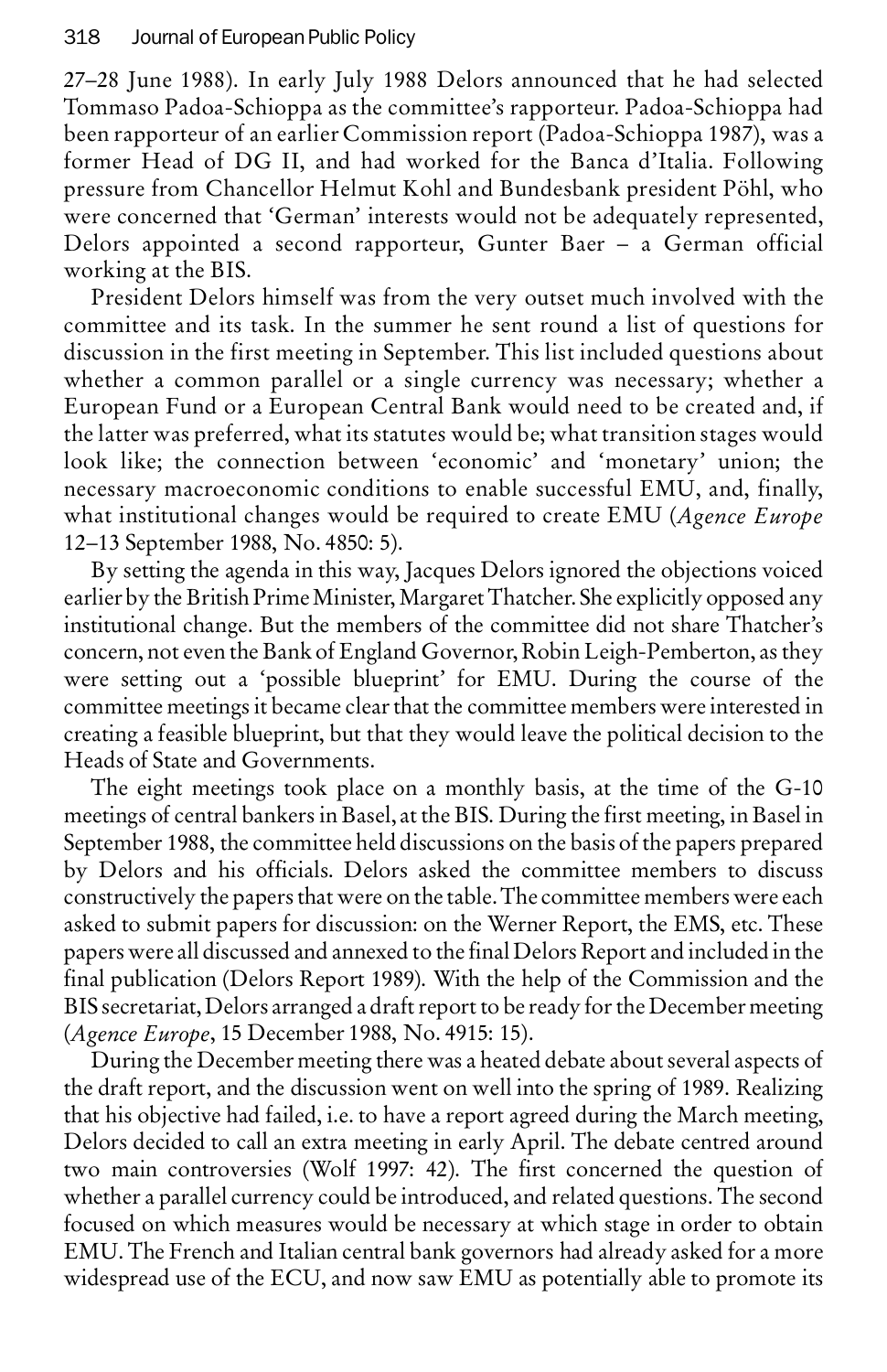use, and also the creation of a European monetary fund (Larosière 1989). In the long run it was hoped that it would be possible to create more stability *vis-à-vis* the dollar, and that it would also give another boost to the internal market. But it was this envisaged fund that attracted opposition from the German and Dutch central bank governors in the committee (Duisenberg 1989; Pöhl 1989). During the spring it finally became clear that there was a majority against a parallel currency, the reason being that a parallel currency would make it more difficult to ensure stability (Wolf 1997).

Delors was in favour of a single currency and a European central bank flanked by co-ordination of the macroeconomic policies of the member states. With the support of Pöhl, Duisenberg and Leigh-Pemberton, this became a clear objective in the report. Yet the committee decided that a final political decision about these matters should remain with national governments (Gros and Thygesen 1998: 401– 2; Verdun 1995). After these issues were settled, the desirable form of institutionalization of the common monetary policy remained to be decided. The committee was surprisingly quick in deciding that it would require a federal central bank system, which would need to be independent, and would aim at price stability (see also Ungerer 1997: 200). Pöhl had set out these criteria in his paper (Pöhl 1989). There was almost no controversy among central bankers about the German 'model' being the most useful model – by contrast there was still controversy among national Heads of State and Governments (*Agence Europe*, 22 February 1989, No. 4960: 3; and 25 February 1989, No. 4963: 5). But the German and Dutch central bank governors stressed that, by taking the German model as a point of departure, there would still be some room for national governments to manoeuvre (Gros and Thygesen 1998: 404).

During the March meeting the committee disagreed about the transition period to EMU. The core controversy was whether participation in the final stage of EMU should be obligatory with fixed dates or voluntary after certain conditions were met. An automatic move to the third stage was suggested so that weaker countries would have some security about EMU really taking place after they had made serious readjustments. Simultaneously, debate centred around what institutional arrangements should be made for the second stage (*Financial Times*, 15 March 1989: 3; Gros and Thygesen 1998: 403–6). But these were minor issues compared to the core consensus on the direction of monetary policy, and the institutional framework in which EMU would operate. Eventually, the committee decided not to insert fixed dates in the report, but rather to identify a three-stage route to EMU. It also decided that there would be binding rules on the annual budgetary deficits (Delors Report 1989; *Financial Times*, 18 April 1989: 24).

Given the importance that this committee had in drafting the EMU blueprint, could it be argued that here was an influential epistemic community at work? What kind of expertise did this community offer, and did it act as the theoretical framework suggests it would? The report was drafted in a relatively short time, and adopted unanimously. However, the Delors Committee had two members who dominated the sessions: President Delors and the Bundesbank President Karl-Otto Pöhl (on the dominance of Pöhl, see also Dyson 1994: 129–30) – as had been the case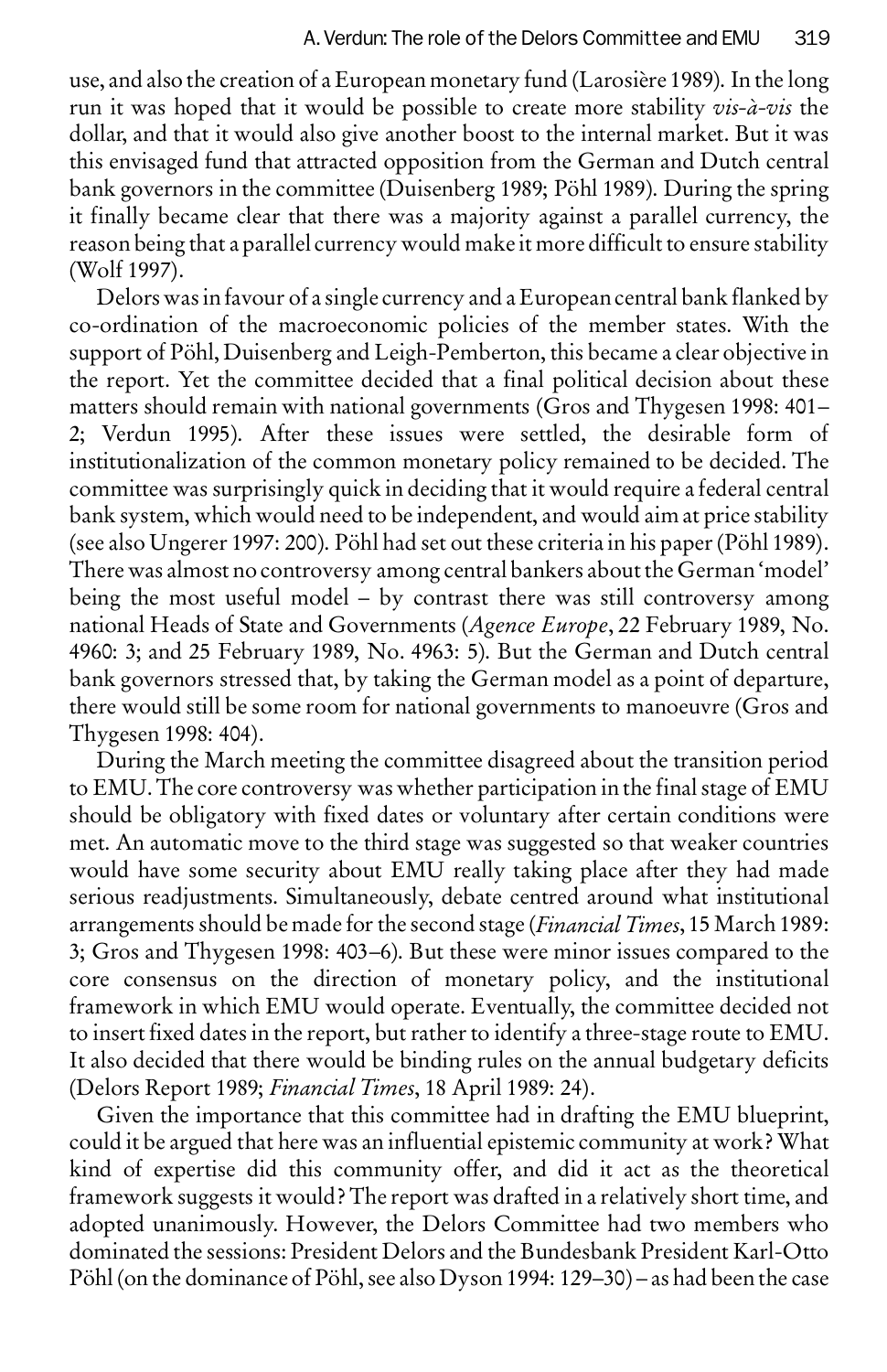with the central banking community in the Kapstein analysis, the Delors Committee was not without hierarchy.

Not all expert committees will *automatically*form an epistemic community. In order for the Delors Committee to be an epistemic community it needs to fulfil the four conditions provided in the definition. First, the committee shared a 'set of normative and principled beliefs, which provide{d} a value-based rationale for the social action of community members'. They all believed that further economic and monetary integration would be beneficial to the EC, provided, of course, that this development was based on certain principles.

Second, they 'shared causal beliefs, which are derived from their analysis of practices leading or contributing to a central set of problems in their domain and which then serve as the basis for elucidating the multiple linkages between possible policy actions and desired outcomes'. This condition is also fulfilled by the committee. Their causal beliefs, based on their experience with the EMS and monetary policy in general, were fourfold. First, they believed that inflation was detrimental to growth. Second, stable exchange rates were necessary to ensure the proper operation of the internal market. Third, the *de facto* dominance of the Deutschmark as the anchor currency, and hence the dominance of the Bundesbank in determining European monetary policies, were politically unsatisfactory. Fourth, even though the Committee favoured a new European monetary institution, it was considered undesirable that an economic authority should be established at the supranational level. Rather, the Delors Committee wanted national governments to remain fully responsible for national macro economic and fiscal policies. Hence the need for multiple linkages – binding rules would be necessary to contain budget deficits (Delors Report 1989).

The third condition, 'shared notions of validity', resembles the previous condition, and is also fulfilled. The Delors Committee members had similar criteria for weighing and validating knowledge. The low inflation objective was considered the most important objective, and an independent central bank was needed to safeguard this objective and to ensure policy effectiveness.

Finally, the fourth condition, 'a common policy enterprise', obviously exists as the committee members were selected for this committee *precisely because* they had the 'task of studying and proposing concrete stages leading towards this {economic and monetary} union' (Delors Report 1989: 3). Hence drafting the EMU blueprint was their common policy enterprise.

Moving beyond the four conditions set out in the definition, it appears that the Delors Committee also satisfies the other reasons for the emergence of an epistemic community. It emerged because national executives were aiming to achieve international monetary policy co-ordination. Moreover, if co operation was to become a reality, national executives would be faced with 'uncertainty', 'interpretation' and 'institutionalization'. It would involve 'un certainty' as it would not be guaranteed that member state governments would *really* be committed to the common policy goals, i.e. low inflation, exchange rate stability, and, in support of these two goals, reduction of budgetary deficits. 'Interpretation' would occur as soon as the EMU arrangement was taken up in the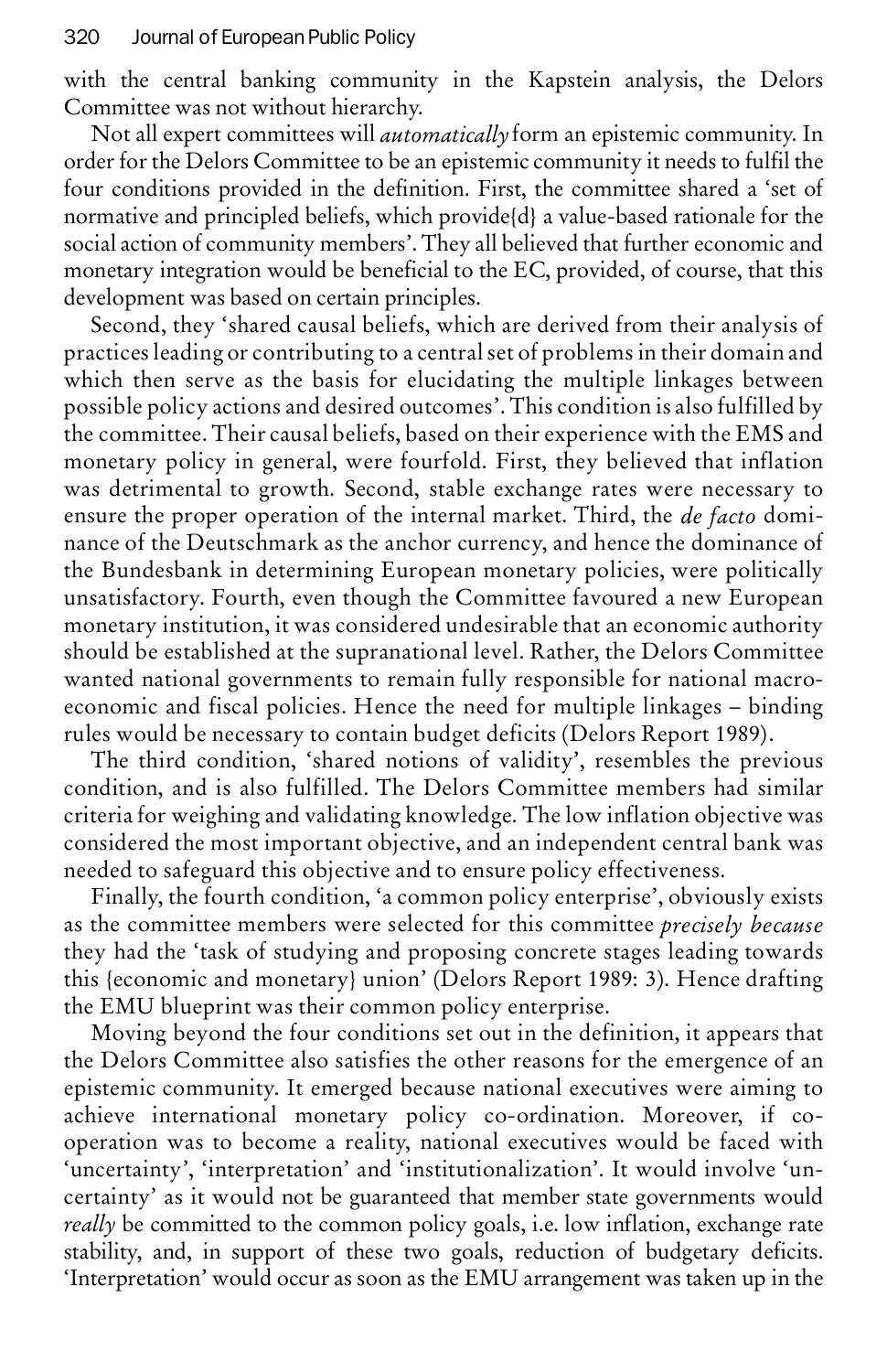amended Treaty of Rome. The timetable and formulation of the convergence criteria were not done by the central bankers in the Delors Report, but were merely hinted at. They were drafted by the monetary committee and agreed to at the eleventh hour at the Maastricht negotiations (Italianer 1993). Finally, 'institution alization' of monetary policies and of limits on budgetary policies was, of course, the ultimate aim of the EMU project.

The experts who made up the Delors Committee were part of a wider group of experts who considered monetary policy to be most effective if conducted by an independent central bank, and conducted most effectively if price stability was considered as its main objective. The opinion of these particular experts was considered to be important, not only because of their 'objective knowledge' about monetary matters, but also because of their position, i.e. central bank presidents or, in the case of the independent experts, prominent monetary experts. Their institutional position and previous record contributed importantly to how their recommendations were valued by the outside world. In this sense the Delors Committee consisted of experts who were authoritative figures in the domestic arena, and whose expertise on monetary matters was widely recognized, because of their institutional position.<sup>10</sup> These monetary experts were not just any random group of experts. They were carefully selected so that they were seen to be authoritative and credible actors both in the domestic and in the European arena (cf. Adler and Haas 1992: 371–2). More over, these actors did not necessarily reproduce knowledge for the sake of it; they also produced knowledge, i.e. they created their blueprint as they went along. Hence the members of the epistemic community operated using both the advantages of their objective expertise and their institutional position, i.e. the structure in which they operated (cf. Radaelli 1997: 169).

Let us now turn to the four ways in which an epistemic community can exert influence, according to Haas (1992). First, *policy innovation* – indeed, the Delors Committee decided the nature of the issue and the policy objectives. It decided to have a single currency rather than a parallel currency, to set up a European central bank (ECB) rather than a European monetary fund, and it determined that the ECB should be politically independent and aim for price stability. It also decided that the European Council should take the political decision on these issues. *Policy diffusion* occurred in the Delors Committee meetings. Transnational links were used to communicate the opinion of the experts. *Policy selection* occurred both before and after the selection of the Delors Committee members. The decision taken by the European Council to have central bankers draft the EMU blueprint implied that an independent ECB would be likely to come out of the process. Yet the national governments took an after-the-fact decision when adopting the Delors Report. *Policy persistence* had occurred as a result of the experience of the 1980s, and will prove itself during the 1990s and beyond, depending on whether central bankers remain convinced of their choices of the EMU regime. *Policy learning* in the 1980s was a necessary condition, without which EMU would not have been possible.

Now, how did the national executives benefit from consulting this particular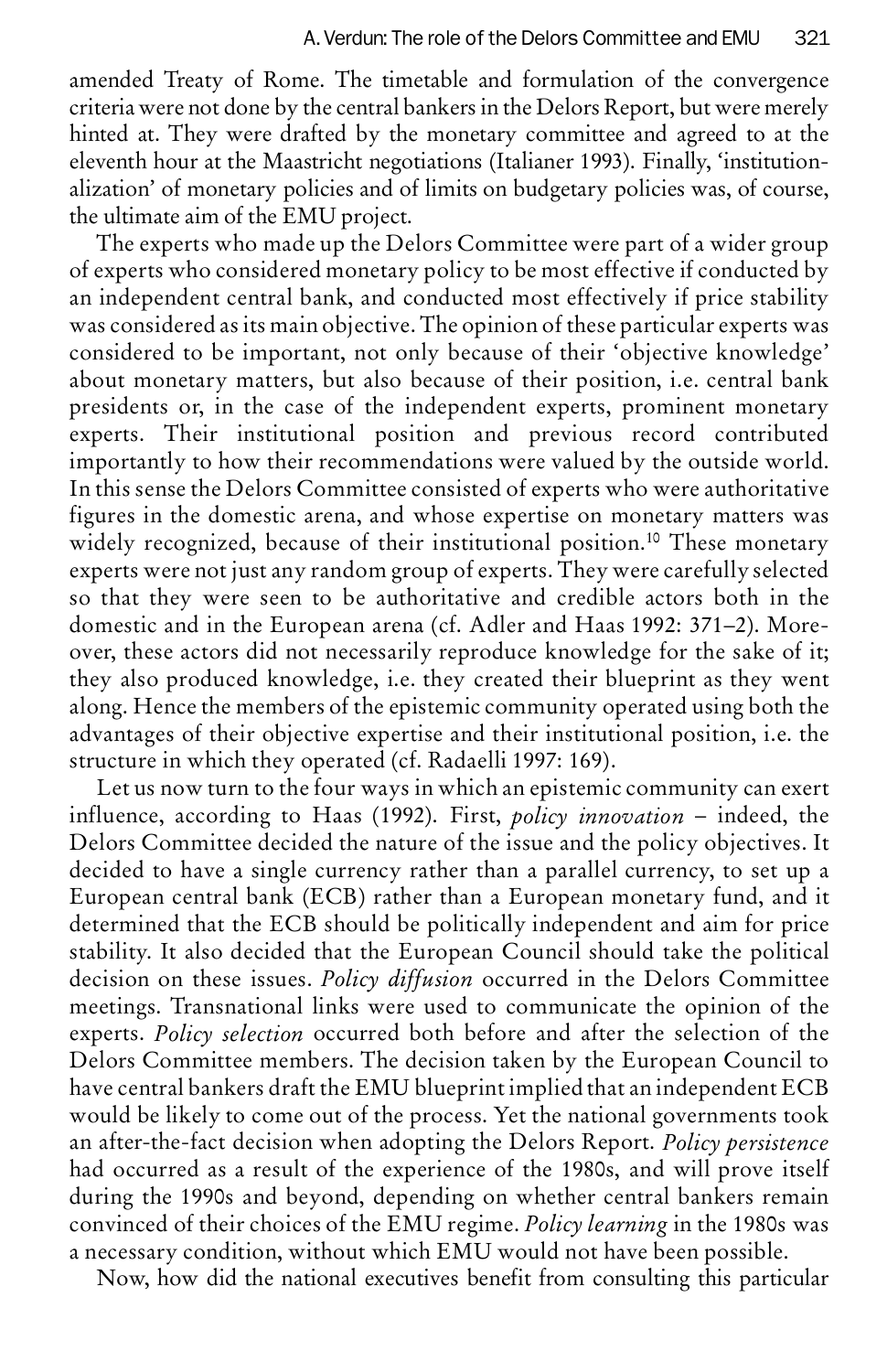epistemic community? To start with, when the European Council requested the committee to investigate the possibility of creating EMU, not all member state governments were in support of its creation. Notably, the British government was very much opposed to the whole project. Although why the British government agreed to the investigation of a possible road to EMU may seem puzzling to some, the British themselves claimed that the Report would not imply that they would accept the policy recommendations; it was merely a theoretical exercise.<sup>11</sup> The main reason why the British government did not oppose the drafting of an EC EMU blueprint was that they feared that West Germany, France and the Benelux countries could form EMU on a multilateral basis, which would eliminate British influence over the process.

Thus, the governments in favour of EMU would benefit from a study carried out by a committee of monetary experts. Second, the member state governments knew that it would still be highly controversial to introduce EMU in the EC, as it implied institutionalizing a monetary regime that thus far had been dominated *de facto* by German monetary policies and the strength of the Deutschmark. The very fact that member state governments anticipated that the German monetary regime could well become the core of European monetary policies implied that they also knew that, if an ECB were to be set up, it would likely be modelled on the Bundesbank, i.e. become a politically independent central bank. The governments which had more reservations about this model (e.g. Spain and the United Kingdom) found themselves confronted with the successful achievement of low inflation in Germany and in countries which had pegged their currencies close to the Deutschmark – an objective which they themselves tried anxiously to reach as well. And, again for these countries, the absence of a European agreement could well imply that several countries could go ahead and implement a single-currency zone on a multilateral basis outside the framework of the EC. The prospect of having a say in the setting-up of the scheme, and possibly the prospect of staying outside such a scheme, was a point of major concern to countries such as Spain and the UK. Therefore, these countries were willing to make some compromises in their original positions. Moreover, the fact that the Delors Committee of experts would decide a feasible blueprint for EMU facilitated the explanation at home of agreeing to the selected type of EMU which was based strongly on the German model. Hence, it was convenient for all parties to give the task of initiating policy to a group of central bankers and independent specialists, and have them suggest the ECB's independent status and its mandate. This was especially important because, as mentioned above, most EC central banks, in fact, were still obliged to accept instructions from their national governments. Finally, as also mentioned above, no political consensus could be found among member state governments on accepting a macroeconomic or fiscal authority to 'flank' the monetary institution (see also Verdun 1996, 1998b).<sup>12</sup> A group of central bankers would be an epistemic community *unlikely* to recommend the need for such an institution to be introduced at the European level.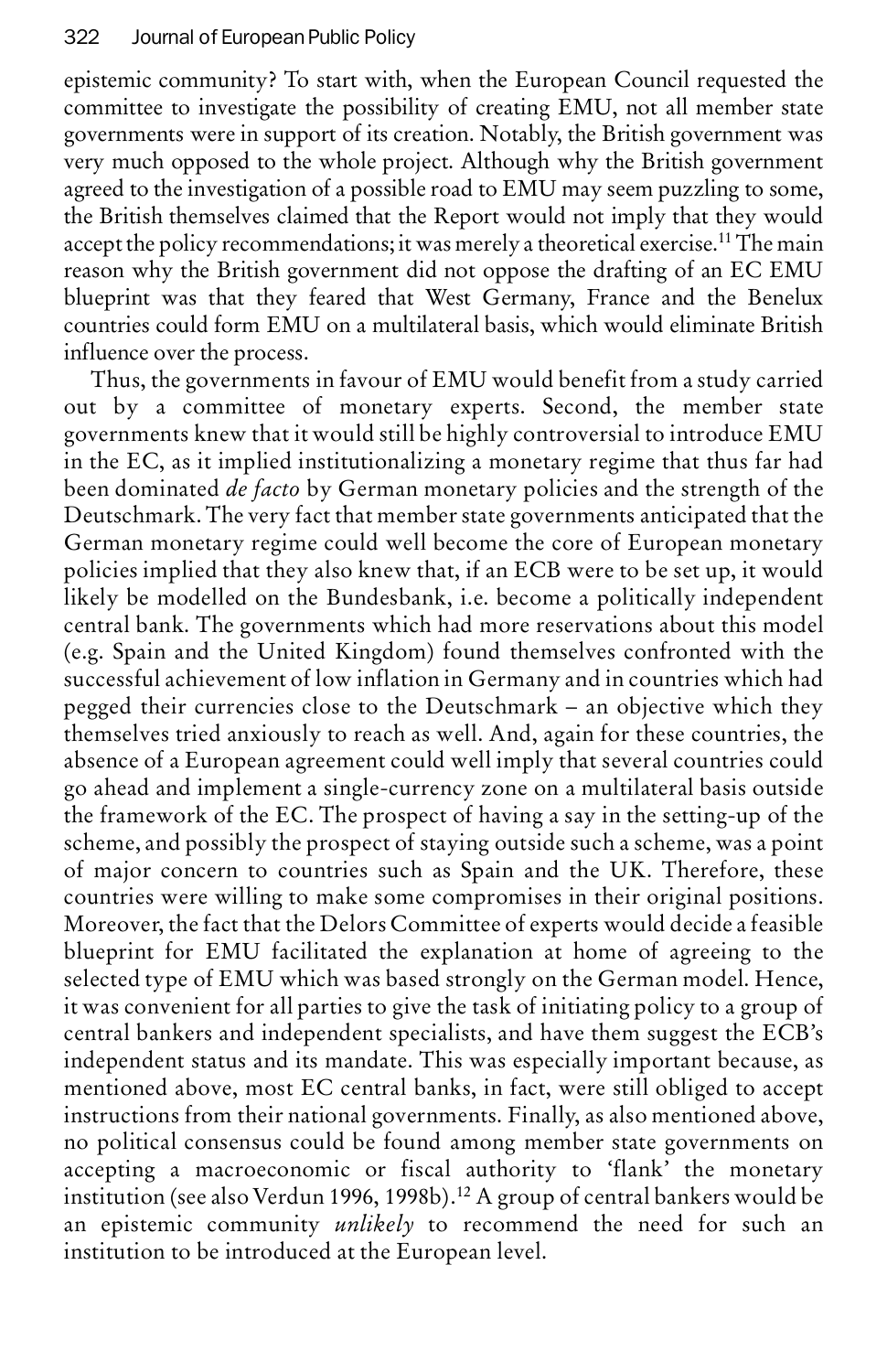#### **EVALUATING THE UTILITY OF THE EPISTEMIC COMMUNITIES CONCEPT IN THE CASE OF EMU**

It can be concluded that the Delors Committee operated as the definition of an epistemic community suggests. National governments sought a body of experts who could back up their policy choice, and they could use the experts' collective knowledge and advice to support their decisions. Without the report of the experts, national governments would remain suspicious about the motives and goals of other national governments.

Does this role of an epistemic community in the process of creating EMU add to the literature on EMU as set out above? In other words, has the Delors Committee not just prepared a decision which actually resulted from traditional international bargaining, or aimed at solving domestic problems, or tackled problems related to the global economy and the unmanageability of the domestic economy? The analysis provided here *does not* suggest that the Delors Committee was a political actor which stood 'above' the political struggle between nation-states. It was asked its advice (i.e. how to create EMU in the EC) *precisely because* national decision makers needed extended legitimacy and knowledge about how to take the next step in international co-operation. In that sense, considering the Delors Committee as an epistemic community helps us to understand strategies used to tackle the 'two-level' nature of the policy-making process; bargaining that takes place between states and legitimate policy decisions at the domestic level. For both these levels, using knowledge from the epistemic community proved useful. Furthermore, a necessary condition was that the central bankers had all gone through significant monetary policy learning, which meant that they could also agree on a single monetary policy. Finally, the role of global factors and the changing perception of the global economy implied that national executives were disillusioned about independent unco ordinated policy decisions, and were hence interested in a common policy. Thus, the central bankers could only be given such an important and authoritative voice because member states realized that economic interdependence implied that their room for manoeuvre to solve domestic problems in isolation from others, or without co-ordinating policies with surrounding countries, appeared increasingly limited.

This article has given an affirmative answer to its initial question as to whether consensus among monetary experts was necessary for progress towards EMU. The conceptual tool of the epistemic community was found to be useful. However, when applying the definition and re-examining Kapstein's earlier reservations about whether central bankers could be considered as an epistemic community, it was found that two amendments to the original definition (Kapstein 1992; Haas 1992: 3) were needed. First, even though monetary experts have moved ahead towards the creation of EMU because there was consensus among central bankers, this strategy also served *diverging national interests*. Second, within the epistemic community it is possible to have one or more *dominating* members, or a certain *hierarchy*, or some kind of *leadership*.

This article has shown that, in order to improve our understanding of the process of European economic and monetary policy-making, it is worth studying a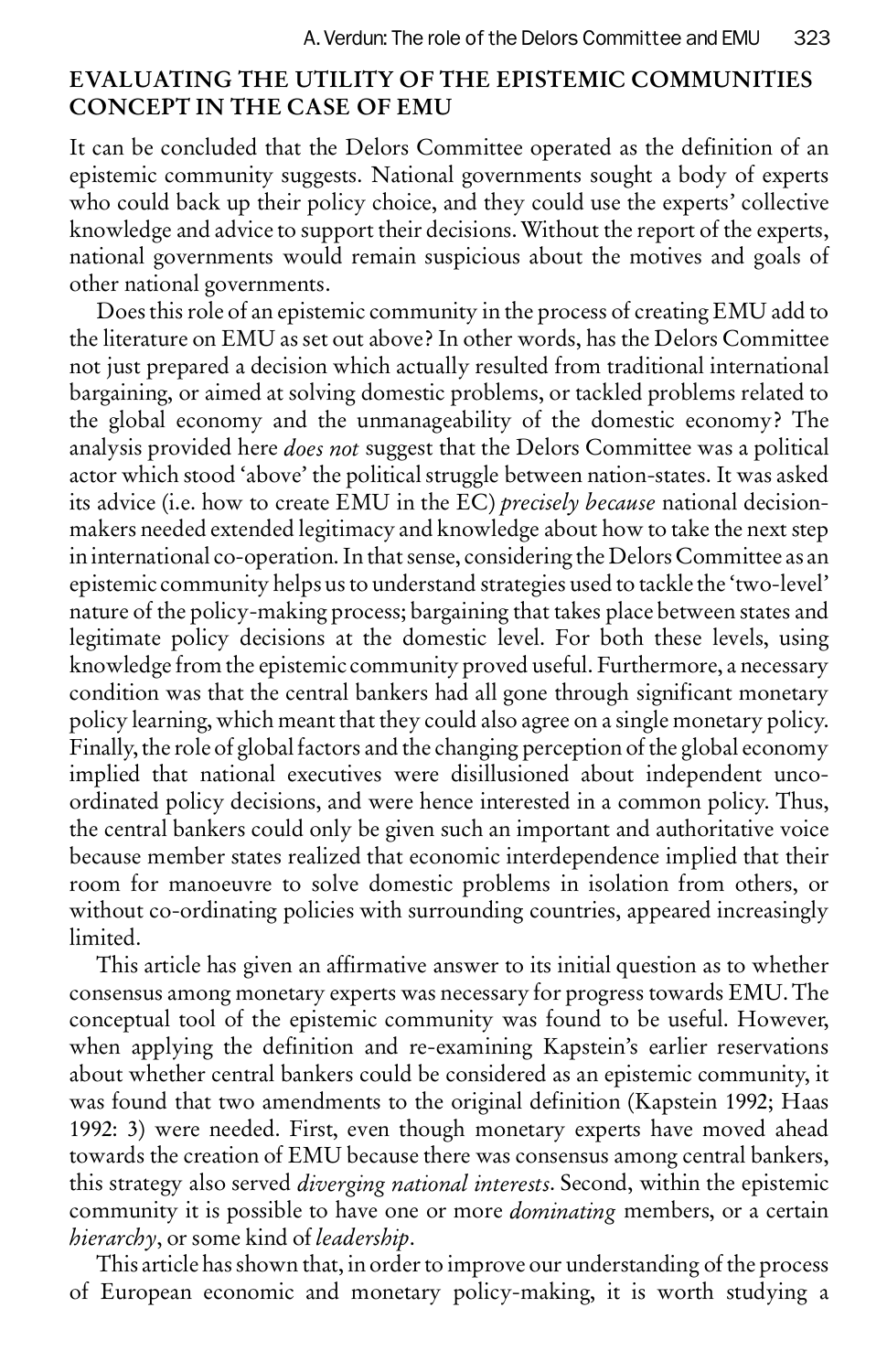committee of monetary experts. It would be interesting to see whether other expert committees in the Community can also be regarded as epistemic communities and can help to explain the process of European public policy-making more generally.

**Address for correspondence:** Dr Amy Verdun, Department of Political Science, University of Victoria, PO Box 3050, Victoria, BC, V8W 3P5, Canada. Tel: 1-250- 721-7491. Fax: 1-250-721-7485. email: averdun@uvic.ca

## **NOTES**

- 1 This article forms part of a research project financed by an EU Human Capital and Mobility Grant. Earlier versions were presented at the ECSA in Seattle, May/June 1997, at an EUI Research Colloquium in February 1997, and at the EU-HCM workshop at the EUI in February 1996. The author would like to thank participants of these conferences and workshops for useful comments. In addition, thanks go to David Cameron, Thomas Christiansen, Patricia Davis, Martin Marcussen, Mark Pollack, Claudio Radaelli, Jeremy Richardson, Paul Schure, Alec Stone, Kenneth Wright, and four anonymous referees for their comments on earlier drafts. The usual disclaimer applies.
- 2 On two-level games, see Putnam (1988) and Evans *et al*. (1993).
- 3 The introductory article is found in Haas (1992) and the concluding article in Adler and Haas (1992) and they were reprinted in Haas (1997). The concept of an epistemic community was originally introduced by John Gerald Ruggie (1975), who had borrowed from Michel Foucault (1973) the term 'episteme' to refer to 'a dominant way of looking at social reality, a set of shared symbols and references, mutual expectations and a mutual predictability of interests' (Ruggie 1975: 570). In this early article Ruggie gives no clear definition of an epistemic community. However, he does state that the epistemic community may play interrelated roles, which influence its members' perception of social reality. Epistemic communities are called upon especially to settle international issues when unilateral or bilateral agreements fail. Epistemic communities then contribute to collective arrange ments. They set the rules of behaviour of collective responses to new situations.
- 4 The example he gives is that economists form a profession, whereas 'Keynesians' can be considered an epistemic community if they hold similar beliefs, views, ideas, goals, and so on (Haas 1992: 19). Applied to our case, this means that 'central bankers'would thus also *not* necessarily form an epistemic community. However, 'central bankers who favour an EMU'*could*, by contrast, constitute an epistemic community.
- 5 The approach is usefully applied to the case of roads policy in the UK by Dudley and Richardson (1996) and to the EU policy-making process in particular regarding taxation by Radaelli (1995, 1996, 1997).
- 6 For an excellent account of the advocacy coalition approach, including its usage and applicability, see Sabatier (1998).
- 7 One of the members of the committee was approached by Delors during the European Council and asked whether he would be willing to serve on the committee (member of the Delors Committee, interview with the author, October 1996). Gros and Thygesen consider the choice of this committee as part of a compromise package which they describe as resulting from 'an understanding between Chancellor Helmut Kohl and President Jacques Delors' (Gros and Thygesen 1998: 400).
- 8 He was subsequently President of the European Monetary Institute, the predecessor of the European Central Bank.
- 9 Niels Thygesen had been supportive of the European economic monetary integration objective for many years. In 1975 he was one of nine well-known economists who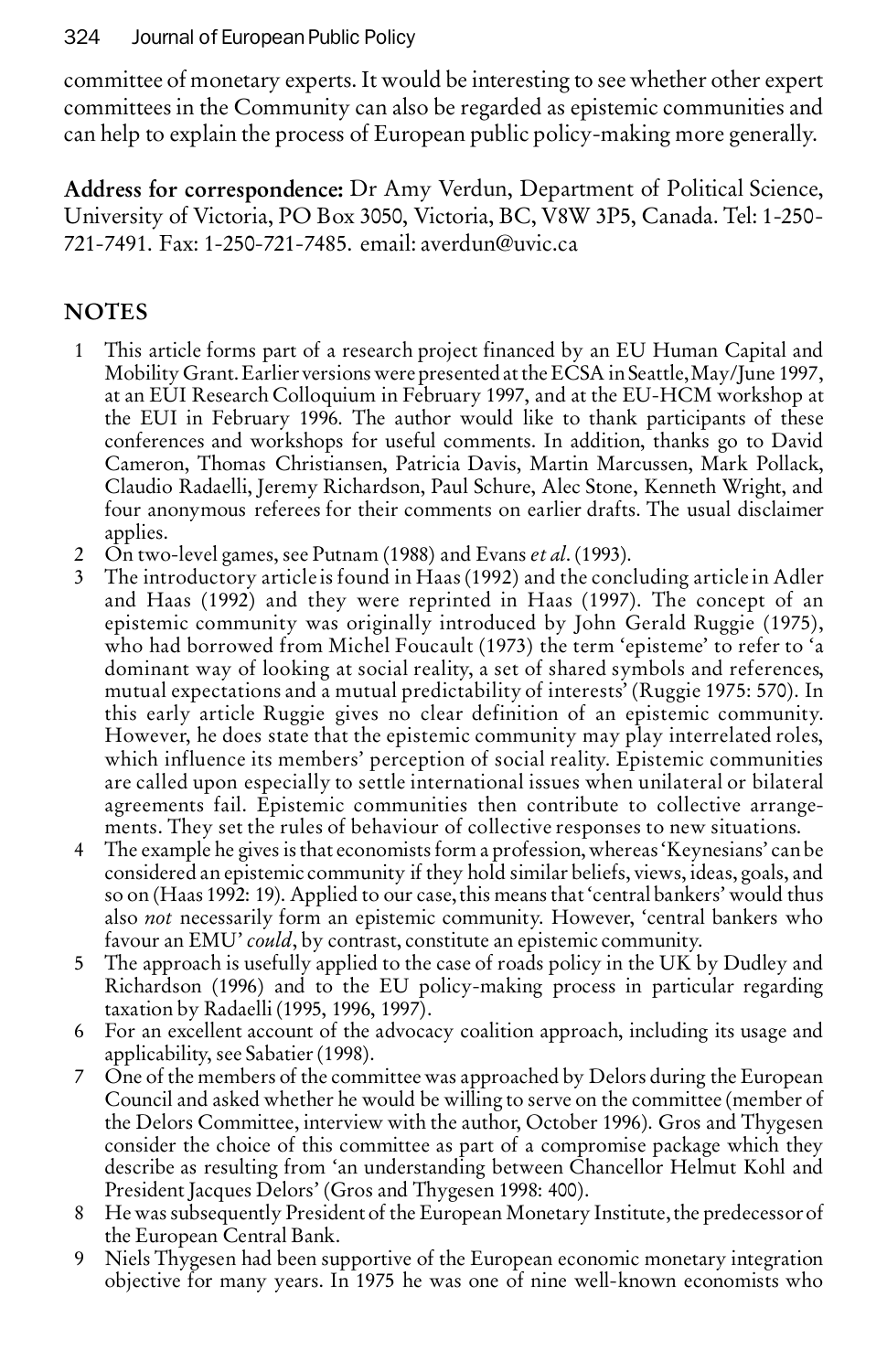signed what was called 'The All Saints' Day Manifesto for European Monetary Union', which appeared in *The Economist* on 1 November 1975. It was an attempt to relaunch EMU by suggesting the introduction of a parallel currency.

- 10 For a further discussion of the autonomous influence of EU monetary institutions, see Verdun (1998a).
- 11 In fact, after the publication of the Delors Report the British Chancellor of the Exchequer, Nigel Lawson, immediately announced that the Report was totally unacceptable as it implied a transfer of sovereignty which the UK government would not support.
- 12 For a discussion on how this design causes democratic problems and questions about political responsibility, see Verdun (1998b).

#### **REFERENCES**

- Adler, E. and Haas, P.M. (1992) 'Conclusion: Epistemic communities, world order, and the creation of a reflective research program', *International Organization* 46(1): 367–90.
- Artis, M.J. (1992) 'The Maastricht road to monetary union', *Journal of Common Market Studies* 30: 299–309.
- Börzel, T. (1997) 'What's so special about policy networks? An exploration of the concept and of its usefulness in studying European governance', *European Integration Online Papers, EloP*, 1,16, http://eiop.or.at/eiop/texte/1997-016ahtm
- Cameron, D.R. (1995) 'Transnational relations and the development of European economic and monetary union', in T. Risse-Kappen (ed.), *Bringing Transnational Relations Back In. Non-state Actors, Domestic Structures and International Institutions*, Cambridge: Cambridge University Press, pp. 37–78.
- Cameron, D.R. (1997) 'Economic and monetary union: underlying imperatives and third-stage dilemmas', *Journal of European Public Policy* 4(3): 455–85.
- Campanella, M. (1995) 'Getting the core: a neo-institutionalist approach to EMU', *Government and Opposition* 30(3): 347–69.
- Delors Report (1989) *Report on Economic and Monetary Union in the European Community*, Committee for the Study of Economic and Monetary Union, Luxembourg: Office for Official Publications of the EC.
- Dinan, D. (1994) *Ever Closer Union? An Introduction to the European Community*, Basingstoke and London: Macmillan and Boulder, CO: Lynne Rienner.
- Dudley, G. and Richardson, J. (1996) 'Why does policy change over time? Adversarial policy communities, alternative policy arenas, and British trunk roads policy 1945–95', *Journal of European Public Policy* 3(1): 63–83.
- Duisenberg, W.F. (1989) 'The ECU as parallel currency', in the Delors Report, pp. 185–9.
- Dyson, K. (1994) *Elusive Union. The Process of Economic and Monetary Union in Europe*, London and New York: Longman.
- Dyson, K., Featherstone, K. and Michalopoulos, G. (1995) 'Strapped to the mast: EC central bankers between global financial markets and regional integration', *Journal of European Public Policy* 2(3): 465–87.
- Eichengreen, B. and Frieden, J. (eds) (1994) *The Political Economy of European Monetary Unification*, Boulder, San Francisco and Oxford: Westview Press.
- Engelmann, D., Knopf, H.-J., Roscher, K. and Risse-Kappen, T. (1997) 'Identity politics in the European Union: the case of economic and monetary union', in P. Minkkinen and H. Patomäki (eds), *The Politics of Economic and Monetary Union*, Helsinki: Ulko poliittinen Instituutti (The Finnish Institute of International Affairs), pp. 104–30.
- Evans, P.B., Jacobson, H.K. and Putnam, R.D. (eds) (1993) *Doubled-edged Diplomacy. International Bargaining and Domestic Politics*, Berkeley: University of California Press.
- Foucault, M. (1973) *The Order of Things*, New York: Vintage Books.
- Garrett, Geoffrey (1993), 'The Politics of Maastricht', *Economics and Politics*, 5(2) (July): 105–23.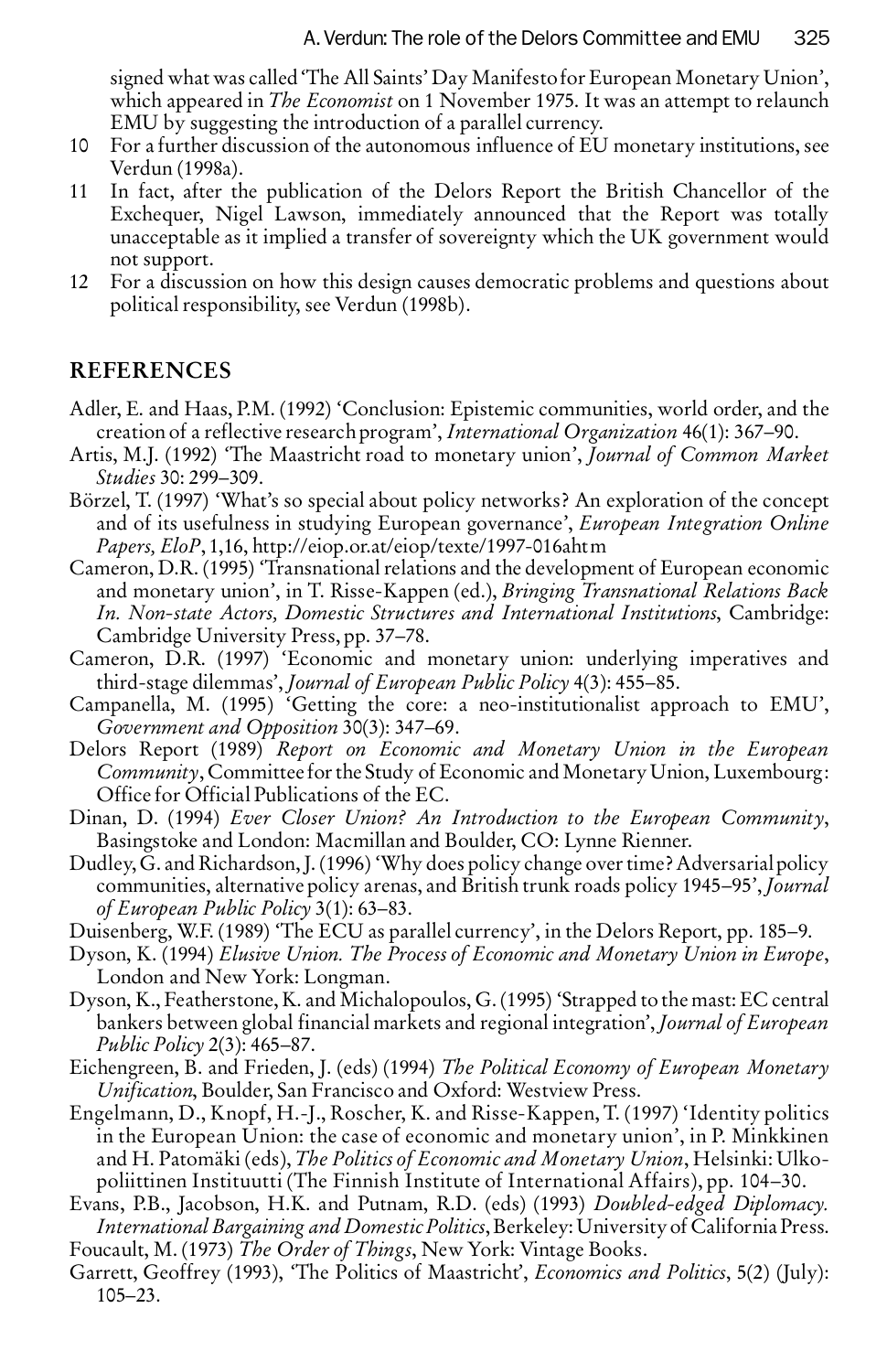- Genscher, H.-D. (1988) 'Memorandum für die Schaffung eines europäischen Währungsrames und einer europäischen Zentralbank', *Diskussionsgrundlage*, Bonn, 26 February.
- Goodman, J.B. (1992) *Monetary Sovereignty: The Politics of Central Banking in Western Europe*, Ithaca and London: Cornell University Press.
- Gros, D. and Thygesen, N. (1998) *European Monetary Integration. From the European Monetary System to Economic and Monetary Union*, 2nd edn, Harlow, Essex and New York: Longman.
- Haas, P. (1992) 'Introduction: Epistemic communities and international policy co-ordination', *International Organization* 46(1): 1–35.
- Haas, P.M. (ed.) (1997) *Knowledge, Power and International Policy Coordination*, Columbia: University of South Carolina Press.
- Hayes-Renshaw, F. and Wallace, H. (1995) 'Executive power in the European Union: the functions and limits of the Council of Ministers', *Journal of European Public Policy* 2(4): 559–82.
- Italianer, A. (1993) 'Mastering Maastricht: EMU issues and how they were settled', in K. Gretschmann (ed.), *Economic and Monetary Union: Implications for National Policy-makers*, Maastricht: European Institute of Public Administration, pp. 51–115.
- Joerges, C. and Neyer, J. (1997) 'From intergovernmental bargaining to deliberative political processes: the constitutionalisation of comitology', *European Law Journal* 3(3): 273–99.
- Jones, E., Frieden, J. and Torres, F. (eds) (1998) *Joining Europe's Monetary Club. The Challenges for Smaller Member States*, New York: St Martin's Press.
- Kapstein, E.B. (1992) 'Between power and purpose: central bankers and the politics of regulatory convergence', *International Organization* 46(1): 265–87.
- Kaufmann, H.M. (1995) 'The importance of being independent: central bank independence and the European System of Central Banks', in C. Rhodes and S. Mazey (eds), *The State of the European Union. Building a European Polity?*, Boulder, CO: Lynne Rienner, pp. 267–92.
- Larosière, J. de (1989) 'First stages towards the creation of a European Reserve Bank. The creations of a European Reserve Fund', in the Delors Report, pp. 177–84.
- McNamara, K.R. (1998) *The Currency of Ideas: Monetary Politics in the European Union*, Ithaca: Cornell University Press.
- Majone, G. (1997) 'From the positive to the regulatory state: causes and consequences of changes in the mode of governance', *Journal of Public Policy* 17(2): 139–67.
- Marcussen, M. (1997) 'The role of "ideas" in Dutch, Danish and Swedish economic policy in the 1980s and the beginning of the 1990s', in P. Minkkinen and H. Patomäki (eds), *The Politics of Economic and Monetary Union*, Boston, Dordrecht and London: Kluwer, pp. 75–103.
- Martin, L.L. (1993) 'International and domestic institutions in the EMU process', *Economics and Politics* 5(2): 125–45.
- Milner, H. (1995) 'Regional economic co-operation, global markets and domestic politics: a comparison of NAFTA and the Maastricht Treaty', *Journal of European Public Policy* 2(3): 337–60.
- Minkkinen, P. and Patomäki, H. (1997) 'Introduction: The politics of economic and monetary union', in P. Minkkinen and H. Patomäki (eds), *The Politics of Economic and Monetary Union*, Boston, Dordrecht and London: Kluwer, pp. 7–18.
- Moravcsik, A. (1998) 'Does international co-operation strengthen national executives? The case of monetary policy in the European Union'. Paper presented at the third workshop on Europeanization and Domestic Political Change, Florence, European University Institute, 19–20 June.
- Nugent, N. (1995) 'The leadership capacity of the European Commission', *Journal of European Public Policy* 2(4): 603–23.
- Padoa-Schioppa, T. (1987) *Efficiency, Stability and Equity. A Strategy for the Evolution of the Economic System of the European Community*, 'The Padoa-Schioppa Report', Oxford: Oxford University Press.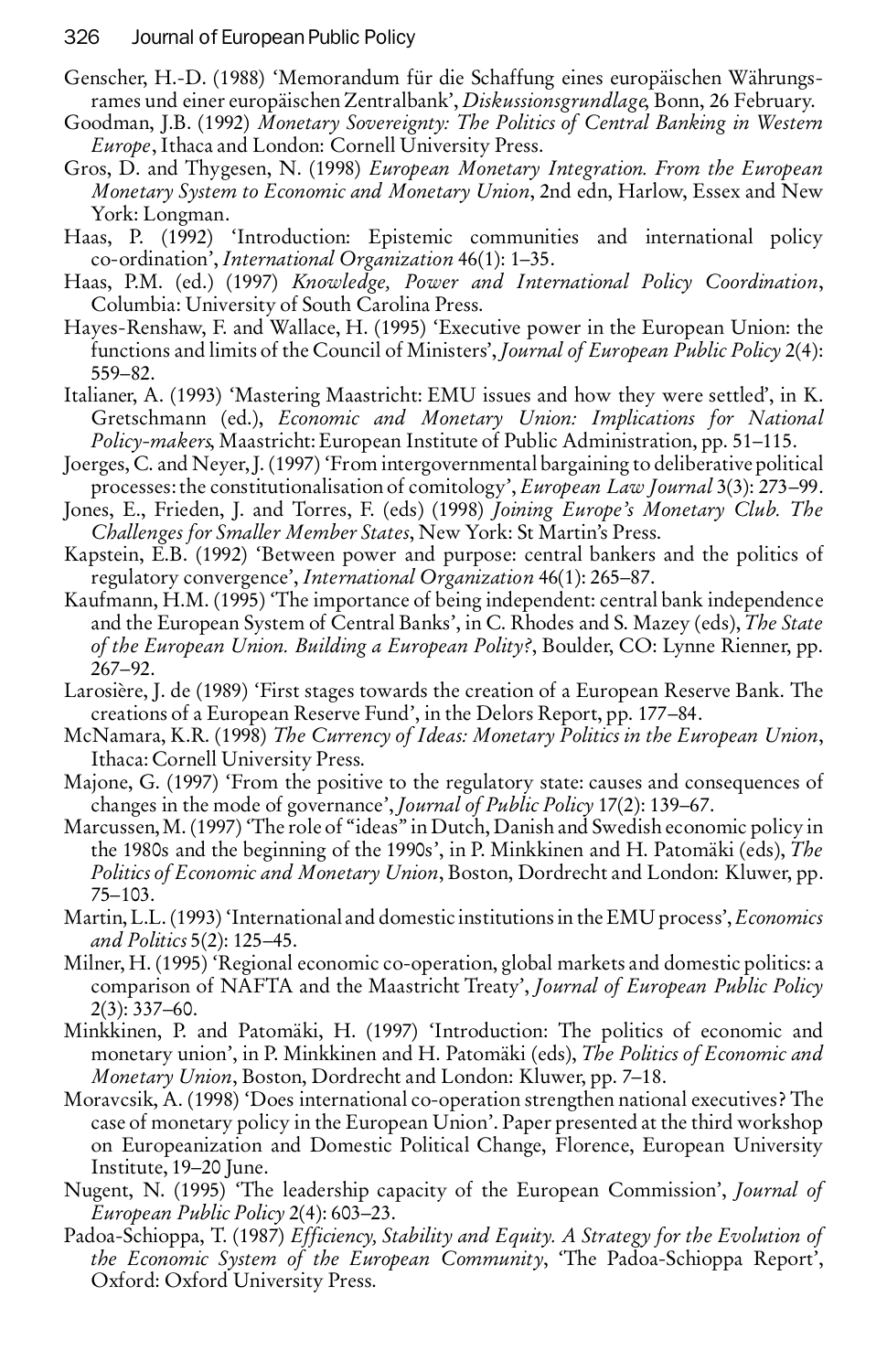- Pauly, L.W. (1992) 'The politics of European monetary union: national strategies, international implications', *International Journal* 47 (Winter 1991–1992): 93–111.
- Pöhl, K.-O. (1989) 'The further development of the European monetary system', in the Delors Report, pp. 129–55.
- Putnam, R.D. (1988) 'Diplomacy and domestic politics: the logic of two-level games', *International Organization* 42(3): 427–61.
- Radaelli, C.M. (1995) 'The role of knowledge in the policy process', *Journal of European Public Policy* 2(2): 159–83.
- Radaelli, C.M. (1996) 'Fiscal federalism as a catalyst for policy development? In search of a framework for European direct tax harmonization', *Journal of European Public Policy* 3(3): 402–20.
- Radaelli, C.M. (1997) *The Politics of Corporate Taxation in the European Union. Knowledge and International Policy Agendas*, London: Routledge.
- Richardson, J.J. (1996) 'Policy-making in the EU. Interests, ideas, and garbage cans of primeval soup', in J.J. Richardson (ed.), *European Union: Power and Policy-making*, London: Routledge, pp. 3–23.
- Risse-Kappen, Thomas (1994) 'Ideas Do Not Float Freely: Transnational Coalitions, Domestic Structures, and the End of the Cold War', *International Organization*, 48 (Spring), 185–214.
- Rosenthal, G.G. (1975) *The Men Behind the Decisions: Cases in European Policy-Making*, Lexington, MA, Toronto and London: Lexington Books, D.C. Heath.
- Ross, G. (1995) *Jacques Delors and European Integration*, New York: Oxford University Press.
- Ruggie, J.G. (1975) 'International responses to technology: concepts and trends', *International Organization* 29 (Summer): 557–84.
- Sabatier, P. (1988) 'An advocacy coalition framework of policy change and the role of policy-oriented learning therein', *Policy Sciences* 21: 129–69.
- Sabatier, P. (1998) 'The advocacy coalition framework: revisions and relevance for Europe', *Journal of European Public Policy* 5(1): 98–130.
- Sabatier, P. and Jenkins-Smith, H.C. (eds) (1993) *Policy Change and Learning. An Advocacy Coalition Approach*, Boulder, CO: Westview Press.
- Sandholtz, W. (1993) 'Choosing union: monetary politics and Maastricht', *International Organization* 47(1): 1–39.
- Sandholtz, W. (1996) 'Money troubles. Europe's rough road to monetary union', *Journal of European Public Policy* 3(1): 84–101.
- Strange, S. (1988) *States and Markets: An Introduction to International Political Economy*, London: Frances Pinter.
- Ungerer, H. (1997) *A Concise History of European Monetary Integration. From EPU to EMU*, Westport, Conn. and London: Quorum.
- Vaciago, G. (ed.) (1991) *Europe 1992 and Monetary Union*, Milan: Vita e Pensiero.
- Verdun, Amy (forthcoming), *European Responses to Globalization and Financial Market Integration: Perceptions of Economic and Monetary Union in Britain, France and Germany*, Basingstoke: Macmillan/New York: St. Martin's.
- Verdun, A. (1996) 'An "asymmetrical" economic and monetary union in the EU: perceptions of monetary authorities and social partners', *Journal of European Integration/Revue d'Integration européenne*, 20(1) (Autumn): 59–81.
- Verdun, A. (1998a) 'The increased influence of the EU monetary institutional framework in determining monetary policies: a transnational monetary elite at work', in B. Reinalda and B. Verbeek (eds), *Autonomous Policymaking by International Organizations*, London: Routledge, pp. 178–94.
- Verdun, A. (1998b) 'The institutional design of EMU: a democratic deficit?', *Journal of Public Policy* Vol. 18, Part 2: 107–32.
- Vos, E. (1997) 'The rise of committees', *European Law Journal* 3(3): 210–29.

Werner Report (1970) 'Report to the Council and the Commission on the realization by